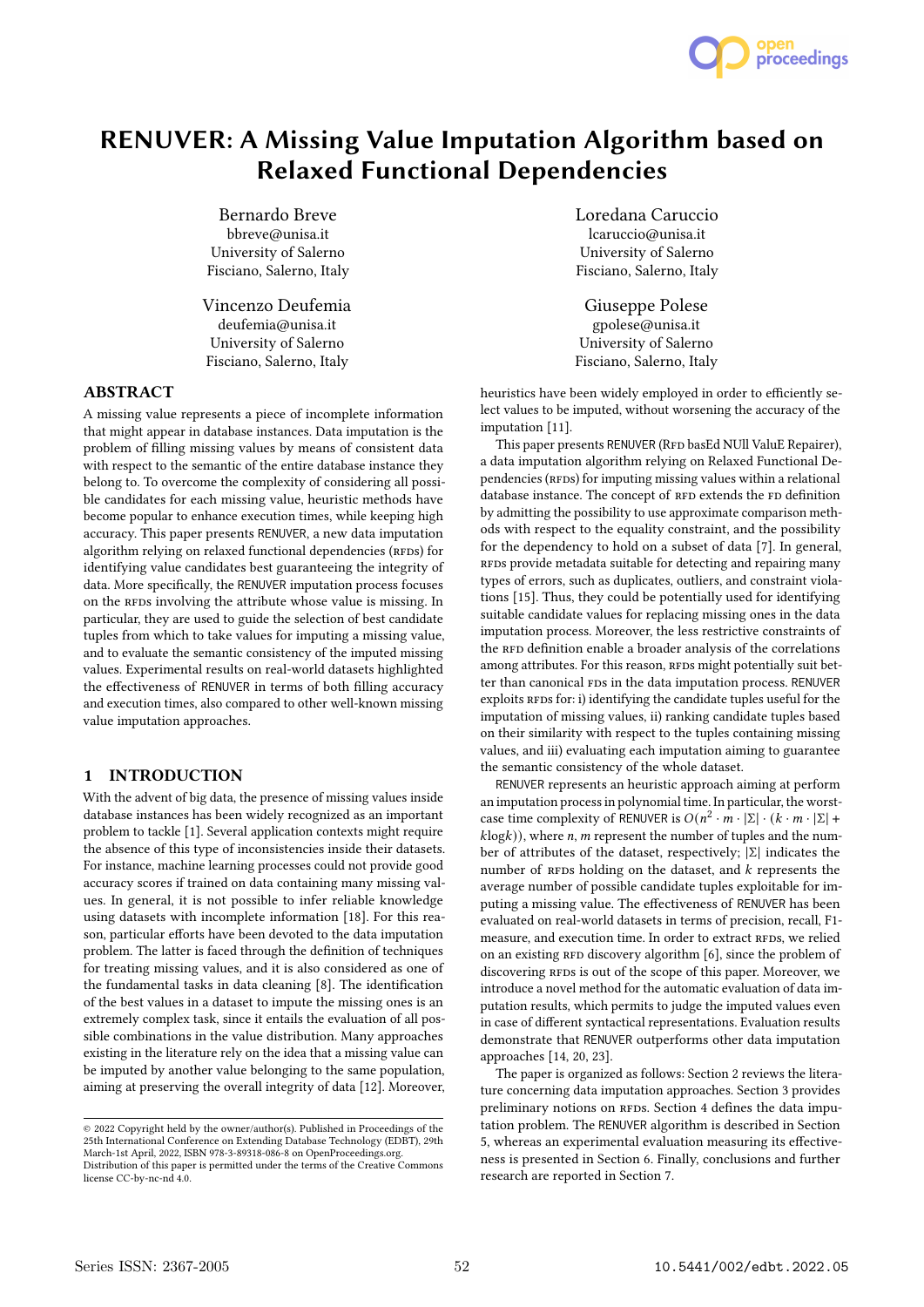# 2 RELATED WORK

In the last decade, several solutions to the data imputation problem have been proposed. Among them, there is a class concerning the application of linear regression mechanisms. The linear regression model proposed in [26] for numerical missing values aims to solve two among the most common problems arising with data imputation mechanisms working on numerical values: the sparsity problem, which deals with the possibility that the number of tuples without a missing value (a.k.a. complete tuple) might not be enough to guarantee a precise imputation process, and the data heterogeneity problem, which deals with the fact that different tuples might not belong to the same regression model. Thus, instead of assuming the same regression model for all tuples, the authors aim to learn a model that is valid only for a single complete tuple and those most similar to it. In this way, it is no longer necessary to exclusively rely the imputation process on the values belonging to the first  $k$ -nearest complete tuples. Consequently, the process is completely dependent on the results of the regression model. Instead, a multivariate regression model (MRL) is used in REMIAN, which has been defined to address the problem of real-time missing value imputation in error-prone environments [17]. It is able to dynamically adapt the MRL model parameters in order to detect and reject anomalies in an efficient manner, and then incrementally updates the model parameters upon the arrival of new data over streams. Moreover, in [22] regression models have been employed in an alternative way to impute missing values. In this work, rather than trying to directly infer the missing values, the authors propose to first predict distances between missing values and complete ones, and then impute values by means of inferred distances. Thus, they defined an approximation algorithm to the maximum distance likelihood problem for imputing a missing value, after proving its NP-hardness.

Similarly to the approaches mentioned above, in what follows we discuss several clustering-based techniques, which can also be used for the imputation of missing values over numerical datasets. For instance, Nikfalazar et al. propose an imputation algorithm based on fuzzy clustering techniques [19]. In particular, it first averages attributes with no missing values to determine an initial imputation, and then identifies an appropriate number of clusters for the application of fuzzy clustering. Applying this technique to the entities within the dataset enables the acquisition of information such as the membership degree and the centroids, thanks to which the initial imputation can be updated with the most suitable value derived from the previous steps.

Instead, Wang et al. present a clustered adversarial matrix factorization-based framework for the imputation of structured missing values [24]. The methodology allows for the identification of a dimensional subspace consistent with the clustering structure, easing the process of transferring knowledge among data points within the same cluster. The framework encourages the imputed values to have a similarly distributed probability of the complete values so that by evaluating the joint distribution of the imputed value it is possible to evaluate the difference from the ground truth values: a small joint distribution would indicate a conspicuous difference between the imputed values and the true ones.

Another class of approaches for data imputation relies on machine learning techniques. The framework Holoclean, proposed in [20], exploits machine learning techniques for repairing errors in structured datasets. It allows for the treatment of many types

of inconsistencies such as duplicate, incorrect, and missing values. This is made possible through the automatic generation of a probabilistic model, which extrapolates the features representing the uncertainty in the dataset and uses them for characterizing a probabilistic graphical model. The application of statistical learning and probabilistic inference is then responsible for repairing the errors. Moreover, the consistency of data entries can be guaranteed by specifying a set of integrity constraints.

The first two classes of approaches discussed above aim at solving the data imputation problem by means of a model inferring properties among data in a supervised/unsupervised fashion. They turn out to be very fast, even though for their own nature, they can only be applied over numerical datasets. On the contrary, RENUVER allows for the imputation of numerical, textual, and categorical data, since it treats each missing value according to the data domain it belongs to. On the other hand, the methodology used in Holoclean allows also for the imputation of textual and categorical values. Furthermore, Holoclean firstly introduces the usage of metadata, i.e., Denial of Constraints, for supporting the imputation of missing values. However, the exploitation of metadata in the imputation process is marginal in Holoclean's logic, since they are merely used as integrity constraints that imputed values have to satisfy. Instead, metadata can be exploited also to generate candidate values, as done in RENUVER with RFDs. In general, RFDs represent properties holding on the (quasi-)entire dataset, yielding the possibility of capturing the semantic structure of data.

In fact, RFDs have already been considered in the data imputation context. For instance, Bohannon et al. introduce a specific type of RFDs, called Conditional Functional Dependencies (CFDs), capable of capturing the overall correctness of data [3]. The general structure of CFDs yields the possibility of capturing the semantics of data, opening their usage for data cleaning purposes. Moreover, although the authors have not proposed any proper data imputation approach, they defined a set of sQL queries for detecting CFD violations, enabling the possibility to exploit them for checking the integrity of an imputed dataset. However, the acquisition of this class of RFDs from data requires an expensive process involving intensive manual effort [13], relying on this type of metadata. Instead, another data imputation algorithm relying on RFDs was introduced by Song et al. [23]. It relies on differential dependencies (DDs), another specific type of RFDS [21], which exploits similarity rules in order to offer tolerance on value variations. To enrich the data imputation process, the authors studied the problem of maximizing the number of imputed missing values. In particular, the authors presented 4 different algorithms for treating missing values, i.e. an integer linear programming, its approximation, a randomized algorithm, and its derandomized version, called Derand. The latter is identified by the authors as the ideal solution for imputing multiple missing values with a deterministic bound of approximation.

Among all the discussed proposals, Derand represents the one most similar to RENUVER, since they both make use of RFDs for the generation of candidates and for verifying the result of the imputation process. However, RENUVER exploits RFDs also for selecting the most suitable candidate for the imputation of a missing value among all the possible ones. On the contrary, Derand applies a probabilistic approach for performing such selection.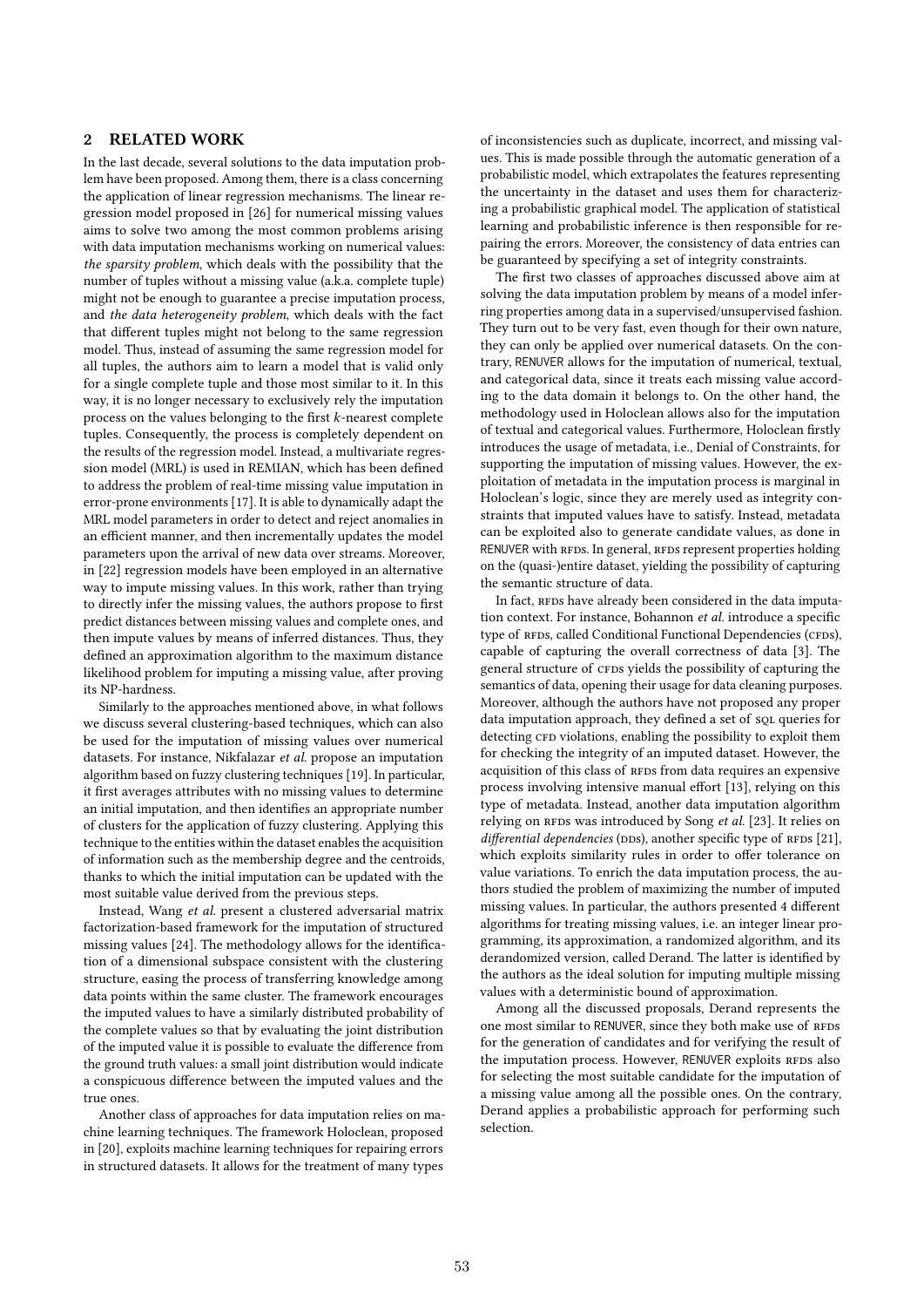Table 1: A summary of symbols used throughout the paper.

| Symbol                  | Description                                                            |  |  |  |  |
|-------------------------|------------------------------------------------------------------------|--|--|--|--|
| R                       | Relational database schema                                             |  |  |  |  |
| R                       | Relation schema                                                        |  |  |  |  |
| r                       | Relation instance                                                      |  |  |  |  |
| n                       | Number of tuples in $r$                                                |  |  |  |  |
| $\boldsymbol{m}$        | Number of attributes in $r$                                            |  |  |  |  |
| r'                      | Relation instance after the imputation process                         |  |  |  |  |
| ŕ                       | Relation instance of tuples with missing values                        |  |  |  |  |
| X, Y, Z                 | Attribute sets                                                         |  |  |  |  |
| A, B, C                 | <b>Attributes</b>                                                      |  |  |  |  |
| a, b, c                 | Attribute values                                                       |  |  |  |  |
| t                       | Tuple of $r$                                                           |  |  |  |  |
| dom(A)                  | Attribute domain                                                       |  |  |  |  |
| t[A]                    | Projection of $t$ onto $A$                                             |  |  |  |  |
| t[X]                    | Projection of $t$ onto $X$                                             |  |  |  |  |
| $t[A] =$                | Missing value of tuple $t$ on attribute $A$                            |  |  |  |  |
| $\varphi$               | RFD <sub>c</sub>                                                       |  |  |  |  |
| Σ                       | Set of $RFDc$ s                                                        |  |  |  |  |
| $\Sigma'$               | Set of non-key RFD <sub>c</sub> S                                      |  |  |  |  |
| $\Phi$                  | Set of distance constraints                                            |  |  |  |  |
| $\phi$                  | Distance constraint                                                    |  |  |  |  |
| $\delta_A$              | Distance function on $dom(A)$                                          |  |  |  |  |
| $\Sigma'$ A             | Set of $RFD_{c}s$ for imputing $t[A] =$                                |  |  |  |  |
| $\rho_A^i$              | Cluster of $RFD_c s$ with RHS threshold <i>i</i> for imputing $t[A] =$ |  |  |  |  |
| $\Lambda_{\Sigma'_{A}}$ | Set of clusters $\rho_A^t$ for imputing $t[A] =$                       |  |  |  |  |
| $\Lambda_{\Sigma'}$     | Set of $\Lambda_{\Sigma_{A}^{\prime}}$                                 |  |  |  |  |
| p                       | Distance pattern between two tuples                                    |  |  |  |  |
| $T_{candidate}$         | Set of candidate tuples                                                |  |  |  |  |
| k                       | Size of a set of candidate tuples $T_{candidate}$                      |  |  |  |  |
| dist                    | Distance value computed between two tuples according to an $RFD_c$     |  |  |  |  |

# 3 PRELIMINARIES

Before presenting the proposed approach, let us briefly introduce the definitions of FDs and RFDs. For sake of clarity, Table 1 summarizes the notations used within definitions and procedures throughout the paper.

Definition 3.1 (Functional Dependency). Given a relational database schema  $\mathcal{R}$ , and  $R = \{A_1, \ldots, A_m\}$  one of its relation schemas, and a tuple  $t \in r$ , we use  $t[A_i]$ , with  $0 \le i \le m$ , to denote the projection of  $t$  onto  $A_i$ ; similarly, for a set of attributes  $X =$  $\{A_{i_1}, \ldots, A_{i_k}\}, \text{with } 1 \leq k \leq m, t[X] \in dom(A_{i_1}) \times \ldots \times dom(A_{i_k})$ represents the projection of t onto X, also denoted with  $\Pi_X(t)$ . An FD on  $\Re$  is a statement  $X \to Y$  (X implies Y), with  $X, Y \subseteq$  $attr(R)$ , such that, given an instance r of  $R, X \rightarrow Y$  is satisfied in *r* if and only if for each pair of tuples  $(t_1, t_2)$  in *r*, whenever  $t_1[X] = t_2[X]$ , then  $t_1[Y] = t_2[Y]$ . The sets of attributes X and Y are named Left-Hand-Side (LHS) and Right-Hand-Side (RHS) of the FD, respectively.

With respect to FD definition, the RFD generalizes the comparison paradigm, by including similarity/distance-based comparisons between tuple projections, also admitting the possibility for a dependency to hold only on a subset of tuples. The latter can be defined through either a coverage measure, quantifying the portion of the dataset on which a dependency holds or a condition restricting the domain on which a dependency can hold  $[7]$ . Since the proposed approach exploits only RFDs relying on a similarity/distance-based tuple comparison method, in what follows we provide only the definition of this type of RFDS, known as  $RFD_c$ . For a more general definition of  $RFD$ , see [7].

Definition 3.2 ( $RFD_c$ ). Given a relational database schema  $R$ , and  $R = \{A_1, \ldots, A_m\}$  one of its relation schemas, an RFD<sub>c</sub>  $\varphi$  on R

$$
X_{\Phi_1} \to Y_{\Phi_2} \tag{1}
$$

Table 2: A sample of the Restaurant dataset.

|                | Name         | City        | Phone        | <b>Type</b>  | <b>Class</b> |
|----------------|--------------|-------------|--------------|--------------|--------------|
| $t_1$          | Granita      | Malibu      | 310/456-0488 | Californian  |              |
| t <sub>2</sub> | Chinois Main | T.A         | 310-392-9025 | French       |              |
| $t_3$          | Citrus       | Los Angeles | 213/857-0034 | Californian  |              |
| $t_4$          | Citrus       | Los Angeles |              | Californian  |              |
| $t_{5}$        | Fenix        | Hollywood   | 213/848-6677 |              |              |
| $t_6$          | Fenix Argyle |             | 213/848-6677 | French (new) |              |
| $t_7$          | C. Main      | Los Angeles |              | French       |              |

where

- $X, Y \subseteq attr(R);$
- $\Phi_1$  contains (for each attribute  $X_i \in X$ ) a constraint  $\phi_i[X_i]$ that can be used to determine whether pair of tuples with values in  $dom(X_i)$  are "similar" enough (likewise for each attribute  $Y_j \in Y$  with  $\phi_j[Y_j] \in \Phi_2$ ). More specifically, each  $\phi_i[X_i]$  ( $\phi_i[Y_j]$  resp.) requires the specification of a similarity/distance function defined on the domain of  $X_i$  (Y<sub>j</sub>, resp.), an operator, and a threshold setting the boundaries for the satisfaction of the constraint;

holds on a relation instance r (denoted by  $r \models \varphi$ ) if and only if for each pair of tuples  $(t_1, t_2) \in r$  for which  $t_1[X]$  and  $t_2[X]$ satisfy the constraint  $\phi_i[X_i]$  for each  $X_i \in X$ , then  $t_1[Y]$  and  $t_2[Y]$  satisfy the constraint  $\phi_i[Y_i]$  for each  $Y_i \in Y$ .

For sake of simplicity, in the following examples, we apply a more compact notation for the constraints, showing only the operator and the numeric threshold associated with each attribute.

Example 3.3. Let us consider the sample relation shown in Table 2, derived from a database of restaurants in USA. Within this database, each tuple represents a restaurant providing information about its name, address, city, phone number, type of cuisine, and class. The latter is a numeric id associated to the type of cuisine. This dataset is the result of a data integration process, hence some restaurants might be duplicated. On such dataset, the following  $RFD<sub>c</sub>$  holds:

$$
\varphi_4: \mathsf{Name}_{(\leq 4)} \to \mathsf{Phone}_{(\leq 1)}
$$

which states that, if two restaurants have a similar name, then they also have a similar phone number. This should be true despite the names and/or the phone numbers of restaurants being written in different ways or using different abbreviations. Thus, the boundary defining how much two tuples can be considered similar on a given attribute is represented by the threshold reported on the subscript of the attribute.

From a theoretical point of view,  $RFD<sub>c</sub>$ s permit to use any type of similarity/distance functions, e.g., edit distance, abs differences, and so forth. However, they are usually inherited from the functions involved in the automatic  $RFD_c$  discovery process [6]. For the scope of this proposal, without loss of generality, we can consider  $RFD<sub>c</sub>$ s with a single attribute on the RHS, and the associated constraint  $\phi_2$ . In particular, we considered  $\phi_2$  composed of a distance function, the operator  $\leq$ , and a distance threshold. Given an RFD<sub>c</sub>  $\varphi$ , we defined functions  $LHS(\varphi)$  and  $RHS(\varphi)$ , returning the attributes on the LHS and the one on the RHS of  $\varphi$ , respectively. Furthermore, we also specify the function  $RHS_{th}(\varphi)$ , which returns the distance threshold associated to the constraint  $\phi_2$  associated to the RHS attribute of  $\varphi$ . A particular type of RFD<sub>C</sub> is the  $key$ - $RFD_c$ , which is defined in the following.

Definition 3.4 (Key  $RFD_c$ ). Given a relation schema R, and an instance  $r$  of  $R$ , an  $RFD_c \varphi : X_{\Phi_1} \to A_{\phi_2}$  is said to be *key* if and only if  $\varphi$  holds on  $r (r \models \varphi)$ , but there is no pair of distinct tuples  $(t_1, t_2) \in r$ , for which  $t_1[X]$  and  $t_2[X]$  satisfy all the constraints in  $\Phi_1[X]$ .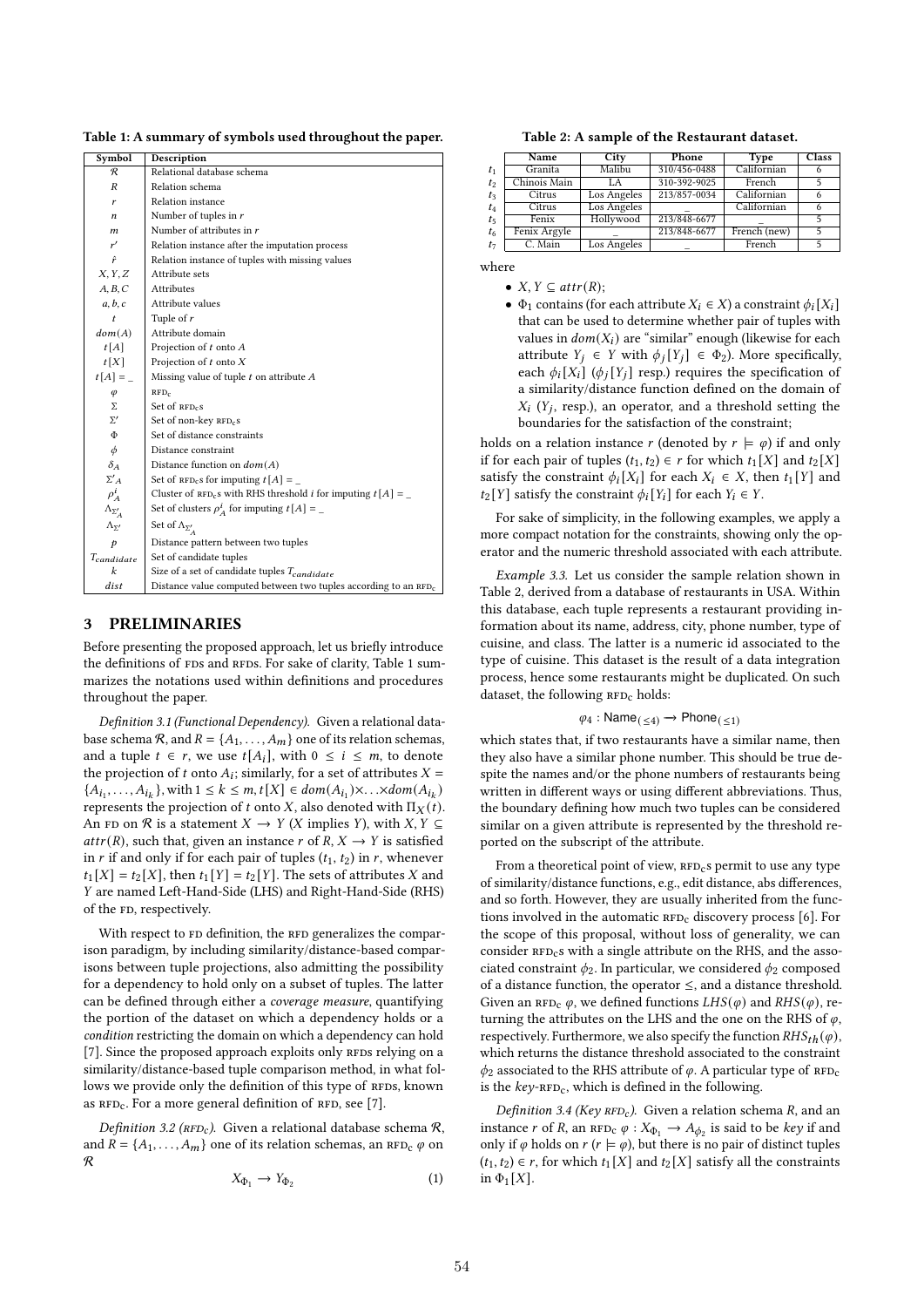# 4 THE PROPOSED IMPUTATION APPROACH

In this section, we formalize the data imputation problem by defining some of its underlying concepts, then describing the basics of the proposed imputation approach. Let us start defining the concept of missing value.

Definition 4.1 (Missing value). Given a relation schema  $R$ , defined over a set of attributes  $attr(R)$ , an instance r of R, an attribute  $A \in attr(R)$ , and a tuple  $t \in r$ , a missing value of tuple t on the attribute A, denoted as  $t[A] = \square$ , is such that  $t[A]$  is null.

Here, *r* is said to be an *incomplete instance*, and  $\hat{r} \subseteq r$  is such that each  $t \in \hat{r}$  is an *incomplete tuple*.

Missing values entail the general missing value imputation problem, which is formally defined as follows.

Definition 4.2 (Missing value imputation problem). Given a relation schema *R*, and an instance *r* of *R*, for every tuple  $t \in r$ and every attribute  $A \in attr(R)$  for which  $t[A] = \square$ , the imputation problem consists of finding a plausible value  $a \in dom(A)$ , such that the database instance  $r'$  resulting from the imputation process preserves the semantic consistency of the original database.

A missing value imputation approach also requires the application of constraints for evaluating the semantic consistency at the end of the imputation process, i.e., for verifying whether the imputed values are plausible. The proposed approach exploits RFDs to both guarantee the verification of the semantic consistency, and to drive the searching of meaningful candidates for all missing values.

Definition 4.3 (Semantically consistent imputation). Given a relation schema  $R$ , defined over a set of attributes  $attr(R)$ , an instance *r* of *R*, and a set of  $RFD_{c}s$ ,  $\Sigma$ , holding on  $r (r \models \Sigma)$ , an instance  $r'$  of  $R$  resulting from an imputation process  $I$  over the instance r, denoted as  $r' = I(r)$ , is semantically consistent iff  $r' \models \Sigma.$ 

Example 4.4. Let us consider the sample relation shown in Table 2, and the  $RFD<sub>c</sub>$ 

$$
\varphi_0 : \mathsf{Phone}_{(\leq 0)} \to \mathsf{City}_{(\leq 10)}
$$

which states that, if two restaurants have the same phone number, then they are placed in a city with a similar name. Assuming that we imputed  $t_7$  [Phone] with the value  $t_1$  [Phone], then the imputation process would not be semantically consistent, since the tuple pair  $(t_1, t_7)$  violates the previously mentioned  $RFD_c$ . This is due to the fact that  $t_1$  and  $t_7$  share the same value on the attribute Phone (i.e., edit distance  $= 0$ ), but the correspondent values on the attribute City overcome the distance threshold (i.e., edit distance > 10).

One of the possible strategies that could guarantee the semantic consistency of the imputation process is to find candidate values for  $t[A] = \underline{\ }$  by considering a set  $T_{candidate} \subseteq r$  of plausible candidate tuples from which to take values for imputing *t*[*A*], such that  $\forall t_k \in T_{candidate}, t_k[A] ≠ _{and} t_k$  *is similar* to *t* on some attributes beyond A.

In what follows we define the criteria used by RENUVER for deciding when a tuple can be considered as a plausible candidate, which is based on  $RFD<sub>c</sub>$ s.

Definition 4.5 (Plausible candidate tuple). Given a missing value  $t[A] =$  over a database instance r of a relation schema R, and an  $RFD_{\mathcal{C}} \varphi : X_{\Phi_1} \to A_{\phi_2}$  holding on  $r$ , a tuple  $t' \in r$  can be considered as a plausible candidate tuple for imputing  $t[A]$  according to  $\varphi$ iff *t* and *t'*, are similar according to the constraints in  $\Phi_1$ .

Example 4.6. Let us consider the  $RFD_C \varphi_0$  shown in Example 3.3 and the sample relation shown in Table 2. The only candidate tuple for imputing  $t_6$  [City] according to  $\varphi_0$  is  $t_5$ , since it is the only one with a phone number satisfying the LHS constraint of  $\varphi$  (t<sub>6</sub> [Phone] and t<sub>5</sub> [Phone] are equal). Thus, it is possible to use  $t_5$  [City] for imputing  $t_6$  [City], i.e., Hollywood.

The candidate tuple generation process performed according to Definition 4.5 has to be generalized in order to perform the imputation process on tuples containing more than one missing value, and for each  $t \in \hat{r}$ .

Missing value imputation for a tuple. Let  $R$  be a relational schema defined over a set of attributes  $attr(R)$ , r an instance of R, t a tuple of r,  $Z \subset attr(R)$  a set of attributes such that for each  $A \in Z$   $t[A] = \square$ , and  $\Sigma$  a set of  $RFD_c$ s holding on r. An imputation process for  $t$  consists of selecting a plausible candidate tuple  $t_i$  for each  $A \in Z$  such that  $t[A] = \square$ , so that  $t[A]$  can be set equal to  $t_i[A]$ . However, when for a  $t[A] =$  it is not possible to identify a plausible candidate tuple guaranteeing a semantic consistent imputation (see Definition 4.3), it is better to leave  $t[A]$  unimputed. Although this strategy has been widely applied in other approaches [23], it yields to another important issue that RENUVER deals with, i.e., minimizing the number of non-imputed values.

It is worth noting that an imputed tuple  $t$  could itself become a candidate tuple for imputing another tuple  $t' \in \hat{r}$ .

# 5 THE **RENUVER** ALGORITHM

RENUVER takes in input a dataset r and the set of  $RFD<sub>c</sub> S$  holding on it, and performs the following operations:

- (a) Data pre-processing. It extracts the set of tuples  $\hat{r}$  with one or more missing values from the dataset, and it successively constructs  $\Sigma'$  by removing from Σ the key-RFD<sub>c</sub>s, since they are not useful for the imputation process.
- (b)  $RFD_c$  selection. Given a tuple  $t \in \hat{r}$  with a missing value on attribute A, RENUVER selects from  $\Sigma'$  the set of  $RFD_Cs \Sigma'_{A}$ suitable for generating candidate values for  $t[A]$ , i.e., those with *A* as RHS attribute. The  $RFD_c s$  in  $\Sigma'_A$  are then partitioned into a set of clusters  $\Lambda_{\Sigma_A'} = \{ \rho_A^{RHS_{th_1}}, \ldots, \rho_A^{RHS_{th_n}} \}$ based on the RHS thresholds. The clusters define the order in which the  $RFD<sub>c</sub>$ s have to be considered to generate candidate values for  $t[A]$ , i.e., from lowest to highest threshold values.
- (c) Imputing missing values. Given a tuple  $t \in \hat{r}$  with a missing value on attribute  $A,$  and the clusters  $\Lambda_{\Sigma_A'},$  RENUVER iteratively performs the following operations:
	- i selects the plausible candidate tuples  $t'$  in  $r$  that satisfy the LHS constraints of an  $RFD_c$  in  $\rho_A^{RHS_{th_i}}$  and such that  $t'[A] \neq \_$
	- ii computes a distance value  $dist$  for each plausible candidate tuple  $t'$  as the minimum distance between  $t$  and  $t'$ on the LHS attributes of the  $RFD_c s$  in  $\rho_A^{RHS_{th_i}}$ ;
	- iii imputes  $t[A]$  with  $t'[A]$ , where  $t'$  is a plausible candidate tuple with the lowest distance value;
	- iv verifies whether the imputed value for  $t[A]$  causes a violation of previously holding  $RFD<sub>c</sub>$ s. In this case, RENUVER selects the next plausible candidate tuple with the lowest distance value.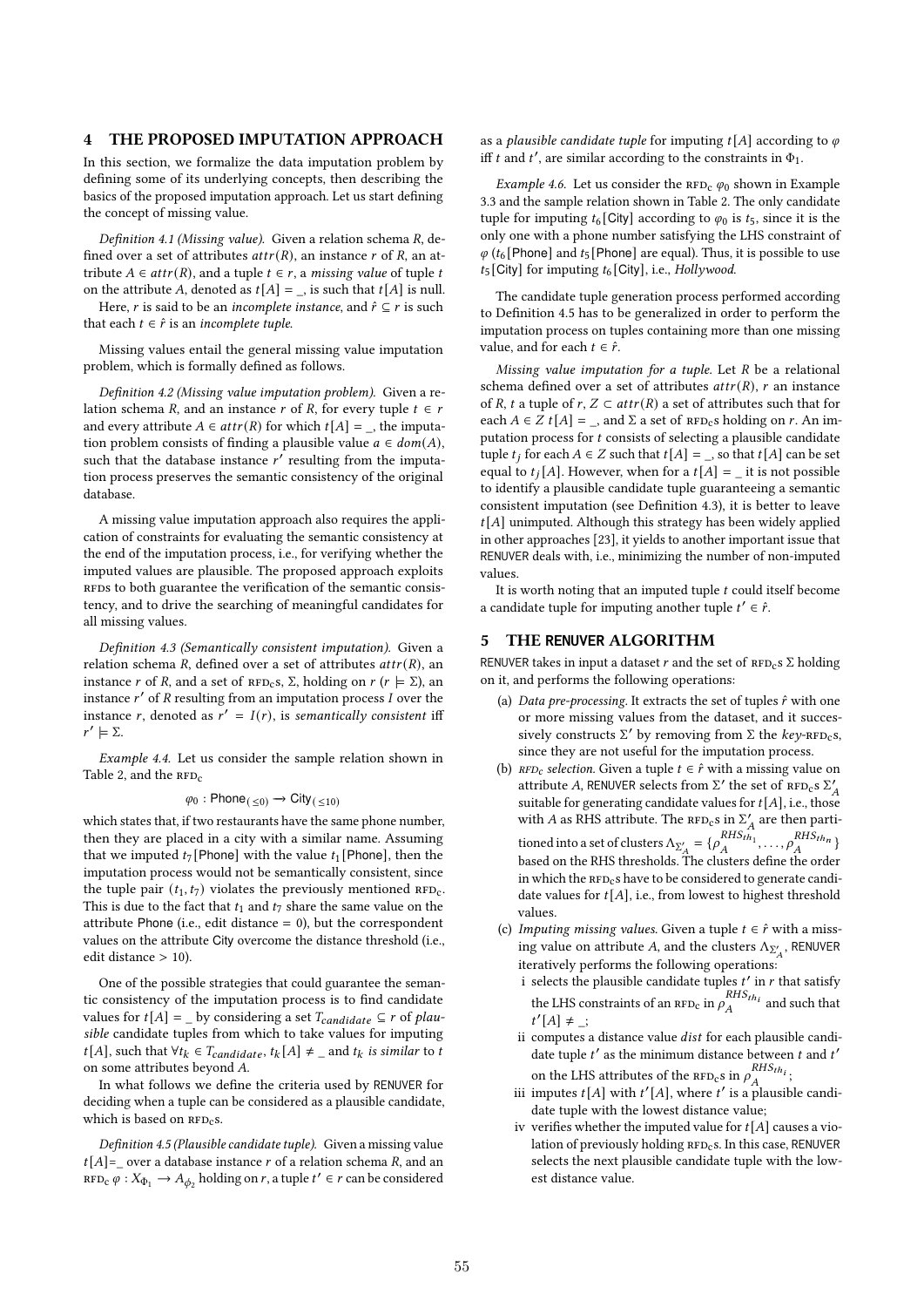#### **a) Data pre-processing**

|           | $\varphi_1$ Name <sub>(<math>\leq 8</math>)</sub> , Phone <sub>(<math>\leq 0</math>)</sub> , Class <sub>(<math>\leq 1</math>)</sub> $\rightarrow$ Type <sub>(<math>\leq 0</math>)</sub> |           |                | <b>Name</b>  | City        | Phone        | Type         | <b>Class</b> |
|-----------|-----------------------------------------------------------------------------------------------------------------------------------------------------------------------------------------|-----------|----------------|--------------|-------------|--------------|--------------|--------------|
|           | $\varphi_2$ Class <sub>(<math>\leq 0</math>)</sub> $\rightarrow$ Type <sub>(<math>\leq 5</math>)</sub>                                                                                  |           | -1             | Granita      | Malibu      | 310/456-0488 | Californian  | 6            |
|           | $\varphi_3$ City <sub>(<math>\leq 2</math>)</sub> $\rightarrow$ Phone <sub>(<math>\leq 2</math>)</sub>                                                                                  |           | t2             | Chinos Main  | LA          | 310-932-9025 | French       |              |
|           | $\varphi_4$ Name <sub>(<math>\leq 4</math>)</sub> $\rightarrow$ Phone <sub>(<math>\leq 1</math>)</sub>                                                                                  |           | Ľς             | Citrus       | Los Angeles | 213/857-0034 | Californian  | 6            |
| $\Sigma'$ | $\varphi_5$ Name <sub>(<math>\leq 8</math>)</sub> , Phone <sub>(<math>\leq 0</math>)</sub> $\rightarrow$ City <sub>(<math>\leq 9</math>)</sub>                                          |           | t4             | Citrus       | Los Angeles |              | Californian  | 6            |
|           | $\varphi_6$ Name <sub>(<math>\leq 6</math>)</sub> , City <sub>(<math>\leq 9</math>)</sub> $\rightarrow$ Phone <sub>(<math>\leq 0</math>)</sub>                                          | $\hat{r}$ | t5             | Fenix        | Hollywood   | 213/848-6677 |              |              |
|           | $\varphi_7$ Phone <sub>( <math>\leq</math> 1)</sub> $\rightarrow$ Class <sub>( <math>\leq</math> 0)</sub>                                                                               |           | $t_{6}$        | Fenix Argyle |             | 213/848-6677 | French (new) |              |
|           |                                                                                                                                                                                         |           | t <sub>7</sub> | C. Main      | Los Angeles |              | French       |              |

#### **b) RFDc selection**

| $\Lambda_{\Sigma'}$                                                                                                                                                        |       |              |             |              |              |              |
|----------------------------------------------------------------------------------------------------------------------------------------------------------------------------|-------|--------------|-------------|--------------|--------------|--------------|
| $\Lambda$ <sub>--</sub><br>lity<br>$\Lambda -$<br><b>ASS</b>                                                                                                               |       | <b>Name</b>  | City        | Phone        | <b>Type</b>  | <b>Class</b> |
| $\Lambda_{\Sigma_{\text{Phone}}}$                                                                                                                                          | ŪГ.   | Granita      | Malibu      | 310/456-0488 | Californian  | 6            |
|                                                                                                                                                                            | しつ    | Chinos Main  | LA          | 310-932-9025 | French       |              |
| $\mu_{\text{Phone}}^0$<br>$\varphi_6$ : Name <sub>(<math>\leq 6</math>)</sub> , City <sub>(<math>\leq 9</math>)</sub> $\rightarrow$ Phone <sub>(<math>\leq 0</math>)</sub> | ĽЗ    | Citrus       | Los Angeles | 213/857-0034 | Californian  | ь            |
|                                                                                                                                                                            | ĆΔ.   | Citrus       | Los Angeles |              | Californian  | b            |
| $\varphi_4$ : Name <sub>(<math>\leq 4</math>)</sub> $\rightarrow$ Phone <sub>(<math>\leq 1</math>)</sub><br>$\rho$ <sub>Phone</sub>                                        | tς    | Fenix        | Hollywood   | 213/848-6677 |              |              |
|                                                                                                                                                                            |       | Fenix Aravle |             | /848-6677    | French (new) |              |
| $\varphi_3$ : City <sub>(<math>\leq 2</math>)</sub> $\rightarrow$ Phone <sub>(<math>\leq 2</math>)</sub><br>Phone                                                          | $t_7$ | C. Main      | Los Angeles |              | French       |              |

#### **c) Imputing missing values**



Figure 1: An example of **RENUVER** imputation on the Restaurant dataset of Table 2.

These operations are repeated for each cluster in  $\Lambda_{\Sigma'_A}$ , from  $th_0$  to  $th_n$ , as long as the imputation is not successful.

Figure 1 shows the results of the aforementioned steps of RENUVER on the sample data in Table 2 and a subset of  $RFD<sub>c</sub>$ s holding on it. During the pre-processing step (a), RENUVER searches for all tuples containing at least one missing value, which are then added to the  $\hat{r}$  set, in this case  $t_4$ ,  $t_5$ ,  $t_6$ , and  $t_7$ . In addition, the process of detecting  $key$ -RFD<sub>c</sub>s leads to the identification of

 $\varphi_1$ , which will therefore not be used during the imputation processes. The remaining  $RFD<sub>c</sub>$ s, deemed non-key  $RFD<sub>c</sub>$ s, i.e., from  $φ$ <sup>2</sup> to  $φ$ <sup>7</sup>, are inserted within the Σ' set.

When the  $RFD_C$  selection step (b) focuses on the imputation of the missing value on the Phone attribute of tuple  $t_7$ , all  $RFD_c$ s having this attribute on the RHS are selected. They correspond to  $\varphi_6$ ,  $\varphi_4$ , and  $\varphi_3$ , which are organized in clusters based on their RHS thresholds. Thus, as shown in Figure 1, the  $RFD_c$ s in the set  $\Lambda_{\Sigma}$  are separated into 3 clusters, labeled with  $\rho_{\text{Phone}}^0$ .  $\rho_{\text{Phone}}^1$ , and  $\rho_{\text{Phone}}^2$ , respectively. The imputation process step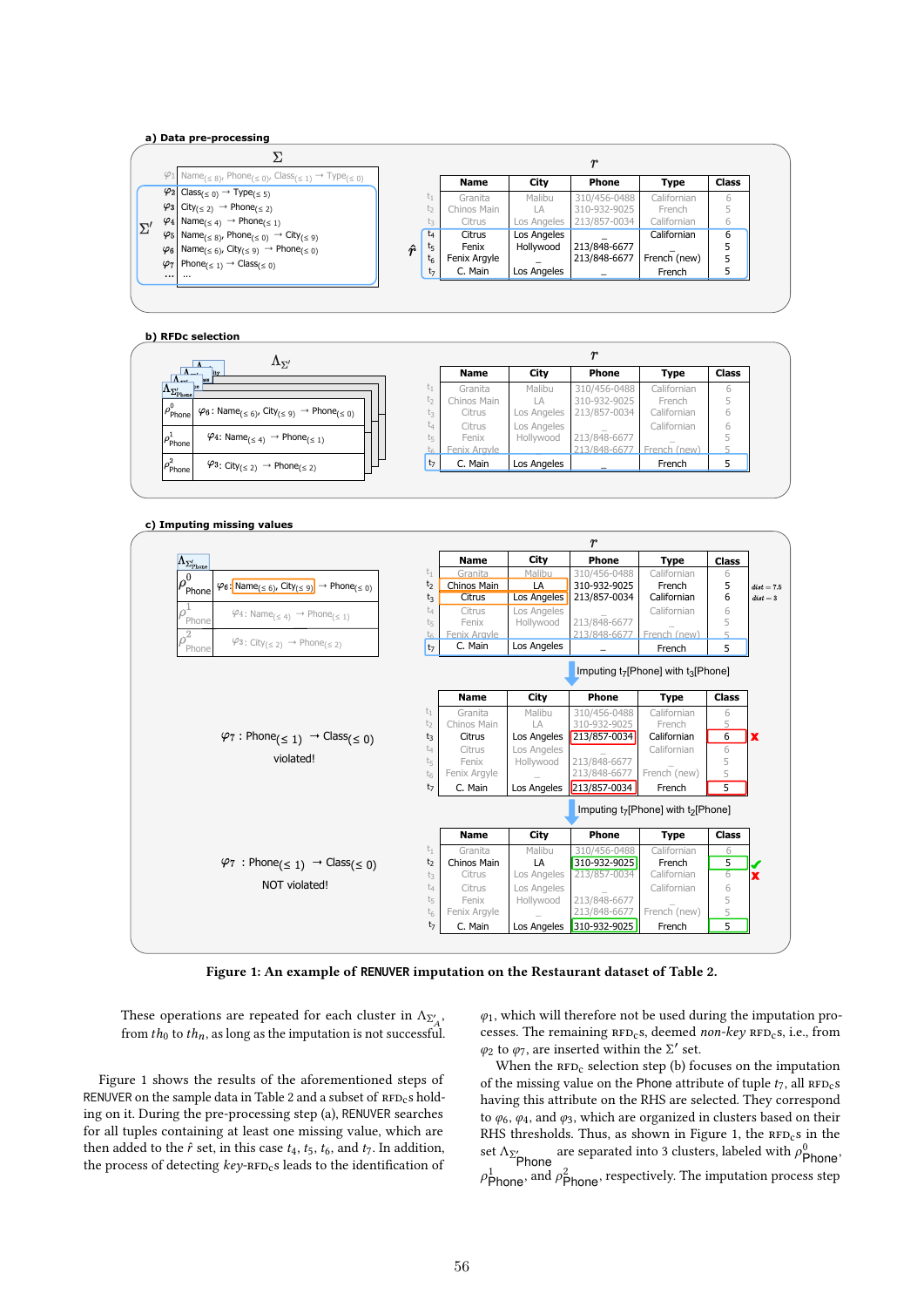(c) for  $t_7$ [Phone] starts by looking for plausible candidate tuples having a non-missing value on the Phone, and satisfying the LHS of  $\varphi_6$ , since it is the only  $RFD_c$  in the cluster with the lowest label value, i.e.,  $\rho_{\text{Phone}}^0$ . The resulting plausible candidate tuples are  $t_2$  and  $t_3$ . Based on the LHS attributes of  $\varphi_6$ , i.e., Name and City, RENUVER calculates the distance values between  $t_2$  and  $t_7$ , and between  $t_3$  and  $t_7$ , which correspond to 7.5 and 3, respectively. Then, it first considers the tuple with lowest distance value, i.e.,  $t_3$ , for the imputation process. This means that  $t_3$  [Phone] = 213/857-0034 is a candidate value  $t_7$  [Phone]. However, while verifying the semantically consistency of this imputation, it happens that the  $RFD_C \varphi$  is invalidated. Consequently, RENUVER analyzes the next candidate tuple, i.e.,  $t_2$ , yielding to impute  $t_7$ [Phone] with  $t_2$ [Phone] = 310-932-9025. This is semantically consistent with  $\Sigma$ , yielding to the termination of the imputation for  $t_7$  [Phone].

Algorithm 1 provides the main procedure of RENUVER. In particular, the pre-processing steps are described from Line 1 to Line 6. Then, the  $RFD_C$  selection step is shown from Line 7 to Line 10, where a cycle iterating through each missing value  $t[A] = \square$ organizes the  $RFD_{c}s$  exploitable for the imputation of each  $t[A].$ Finally, the imputation step is performed from Line 11 to Line 14, where all gadgets are employed for imputing each missing value  $t[A] =$ , and verifying the correctness of such imputation (see the sub-procedure (IMPUTE\_MISSING\_VALUE). After the imputation of a missing value  $t[A] =$ , it is necessary to re-evaluate the set of  $RFD<sub>c</sub>$ s exploitable for the imputation of some other missing values, since the new imputed value can turn a  $key$  RFD<sub>c</sub> into a non-key one (Line 14).

Example 5.1. Let us consider the tuple  $t_4$  from Table 2 and the following  $RFD_c$ , previously identified as a  $key$ - $RFD_c$  in Example 5.2:

$$
\varphi_1: \mathsf{Name}_{(\leq 8)}, \mathsf{Phone}_{(\leq 0)}, \mathsf{Class}_{(\leq 1)} \to \mathsf{Type}_{(\leq 0)}
$$

Let us suppose we imputed  $t_4$  [Phone] with the value "213/857-0034" derived from  $t_3$  [Phone]. As a consequence,  $\varphi_1$  is no longer a key RFD<sub>c</sub>, since upon the imputation process the tuple pair  $(t_3,t_4)$  satisfies the LHS constraints of  $\varphi_1$ , hence  $\varphi_1$  can be used for the imputation of other missing values.

A detailed description of RENUVER procedures are provided in the following paragraphs.

# 5.1 Pre-processing

As said above, the first step of RENUVER consists of two data preprocessing operations: the extraction of tuples containing missing values and the identification of  $key$ -RFD<sub>c</sub>s. The elimination of key RFD<sub>c</sub>s during the pre-processing phase contributes to reduce the execution time of RENUVER since these  $RFD<sub>c</sub>$ s do not contribute to the identification of plausible candidates for the imputation process.

Example 5.2. Let us consider the following  $RFD_{c}s$ ,

$$
\phi_1: \mathsf{Name}_{(\,\leq 8)}, \mathsf{Phone}_{(\,\leq 0)}, \mathsf{Class}_{(\,\leq 1)} \to \mathsf{Type}_{(\,\leq 0)}
$$

$$
\varphi_2: \mathsf{Class}_{(\,\leq 0)} \to \mathsf{Type}_{(\,\leq 5)}
$$

holding on the dataset of Restaurants whose sample is reported in Table 2. The  $RFD_c \varphi_1$  asserts that two restaurants having similar names, same phone, and similar classes, must also be of the same type. Referring to Table 2, it is possible to verify that there is no pair of distinct tuples satisfying the LHS constraints of  $\varphi_1$ , making it a  $key$ -RFD<sub>c</sub>. Conversely, for  $\varphi_2$  there are at least two tuples (e.g.,  $t_3$  and  $t_4$ ) satisfying the LHS constraint in Table 2.

# Algorithm 1 RENUVER

| <b>INPUT:</b> a relation instance r, a set of $RFD_{C}S \Sigma$                                                                         |
|-----------------------------------------------------------------------------------------------------------------------------------------|
| <b>OUTPUT:</b> an imputed relation instance $r$                                                                                         |
| 1: <b>let</b> $\Sigma' \leftarrow {\varphi \mid \varphi \in \Sigma \land \text{ is not a Key-RFD}_c}$                                   |
| 2: let $\hat{r} \leftarrow \emptyset$                                                                                                   |
| 3: let $\Lambda_{\Sigma'} \leftarrow \emptyset$                                                                                         |
| 4: for each $t \in r$ do                                                                                                                |
| <b>if</b> t has at least one missing value then<br>5:                                                                                   |
| $\hat{r} \leftarrow \hat{r} \cup \{t\}$<br>6:                                                                                           |
| <b>for each</b> missing value $A \in t$ <b>do</b><br>7:                                                                                 |
| $\triangleright$ RFD <sub>c</sub> selection procedure                                                                                   |
| <b>let</b> $\Sigma'_{A} \leftarrow {\varphi \mid \varphi \in \Sigma' \land \varphi : X_{\Phi_1} \rightarrow A_{\phi_2}}$<br>8:          |
| <b>let</b> $\Lambda_{\Sigma'_A} \leftarrow \{\rho^i_A \mid \rho^i_A \text{ holds all } \varphi \text{ with } RHS_{th}(\varphi) =$<br>9: |
| $i\}$                                                                                                                                   |
| $\Lambda_{\Sigma'} \leftarrow \Lambda_{\Sigma'} \cup \Lambda_{\Sigma'}$<br>10:                                                          |
| 11: for each $t \in \hat{r}$ do                                                                                                         |
| <b>for each</b> missing value $A \in t$ <b>do</b><br>12:                                                                                |
| $r = \text{IMPUTE\_MISSING\_VALUE}(r, A, t, \Sigma', \Lambda_{\Sigma_4'})$<br>13:                                                       |
| $\Sigma' \leftarrow {\varphi \mid \varphi \in \Sigma \land \text{ is not a Key-RFD}_c}$<br>14:                                          |
| 15: $return r$                                                                                                                          |

Pre-processing steps are included in the main procedure of RENUVER (Algorithm 1). In particular, the definition Σ' represents a set of RFD<sub>c</sub>s where key dependencies have been filtered-out (Line 1). Moreover, by iteratively analyzing all tuples in the instance  $r$ , RENUVER stores all tuples having at least a missing value in the set  $\hat{r}$  (Lines 4-6). In this way, the whole imputation process can start and it can properly focus the attention on  $RFD_c$ s and data properly filtered.

## 5.2 RFDc selection

For each a missing value  $t[A] = (Algorithm 1 - Line 7)$ , RENUVER collects all  $RFD<sub>c</sub>$ s that can be used to impute  $t[A]$ , allowing for the identification of all plausible candidates for its imputation. In particular, the  $RFD<sub>C</sub>s$  are selected based on their RHS attribute, i.e., all  $RFD_c$ s with attribute *A* as RHS are added to a set  $\Sigma'_{A}$  (Line 8).

Successively,  $\Lambda_{\Sigma'_A}$  is defined as a set of clusters  $\rho^i_A,$  each grouping all  $RFD<sub>c</sub>$ s having the same threshold on the RHS attribute (Line 9).

Example 5.3. Let us consider tuple  $t_4$  extracted from Table 2. Since  $t_4$  has a missing value on the attribute Phone, it is possible to consider the following two  $RFD<sub>c</sub>$ s for its imputation:

$$
\varphi_3 : \text{City}_{(\leq 2)} \to \text{Phone}_{(\leq 2)}
$$
  

$$
\varphi_4 : \text{Name}_{(\leq 4)} \to \text{Phone}_{(\leq 1)}
$$

Consequently, RENUVER adds  $\varphi_3$  and  $\varphi_4$  to the same set of RFD<sub>c</sub>s exploitable for the imputation of attribute Phone. However, the two RFD<sub>c</sub>s belong to two different clusters because of their RHS threshold, i.e., 2 and 1, respectively.

# 5.3 Imputing missing values

Algorithm 2 summarizes the procedure for imputing a missing value of a tuple. It takes as input a database instance  $r$  of a relation schema R, an attribute  $A \in attr(R)$ , a tuple t having a missing value on A, and the set of  $RFD_C$  clusters  $\Lambda_{\Sigma'_A}$  (see Algorithm 1). The procedure iteratively selects a cluster in descending order of their associated RHS thresholds (Line 1). Based on the currently examined RFD<sub>c</sub>s cluster, it retrieves all plausible candidate tuples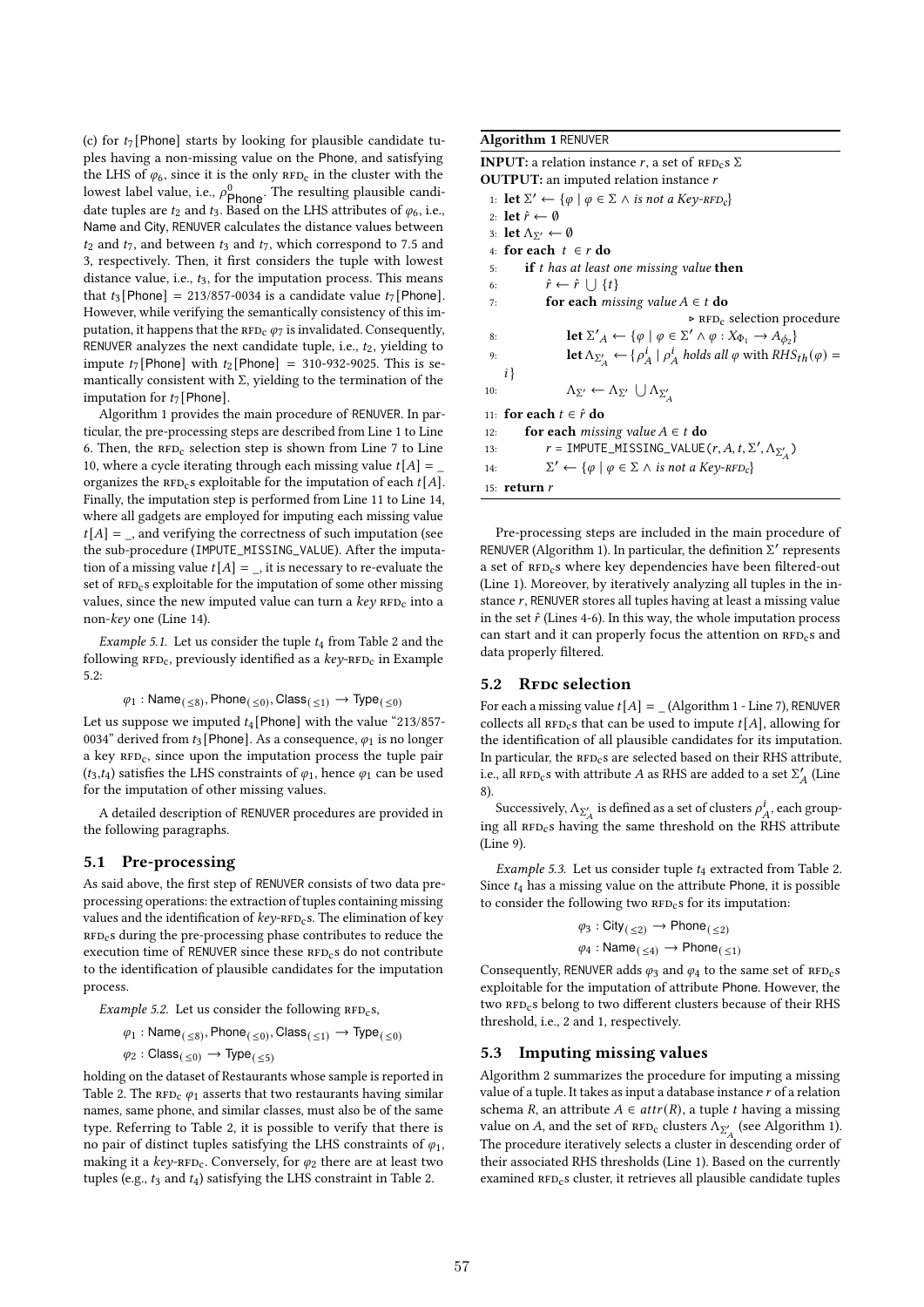#### Algorithm 2 IMPUTE\_MISSING\_VALUE

**INPUT:** an instance r, an attribute A, a tuple  $t \in \hat{r}$  with  $t[A] = \_$ , a set of  $RFD_c s \Sigma'$ , a set of clusters  $\Lambda_{\Sigma'_A}$  containing RFD<sub>c</sub>s exploitable for imputing  $t[A]$ 

**OUTPUT:** an imputed relation instance of  $r$  for the missing value  $t[A] =$  or the same instance of r passed as input if the imputation for  $t[A] =$  is not performed

|      | 1: <b>for each</b> $\rho_A^i \in \Lambda_{\Sigma_A'}$ in descending order of RHS threshold                    |  |
|------|---------------------------------------------------------------------------------------------------------------|--|
| -do- |                                                                                                               |  |
|      | 그 사람들은 아이들이 아니라 아이들은 아이들이 아니라 아이들이 아니라 아이들이 아니라 아이들이 아니라 아이들이 아니라 아이들이 아니라 아이들이 아니라 아니라 아이들이 아니라 아니라 아이들이 아니라 |  |

| 2: | <b>let</b> $T_{candidate} \leftarrow \text{FIND\_CANDIDATE\_TUPLES}(r, t, \rho_A^i)$ |
|----|--------------------------------------------------------------------------------------|
| 3: | Sort $T_{candidate}$ in ascending order of distance values                           |
| 4: | for each $(t_i, dist_i) \in T_{candidate}$ do                                        |
| 5: | $t[A] \leftarrow t_i[A]$                                                             |
| 6: | if IS_FAULTLESS( $r$ , $A$ , $t$ , $\Sigma'$ ) then                                  |
| 7: | return r                                                                             |
| 8: | else                                                                                 |
| 9: | $t[A] \leftarrow$                                                                    |
|    | 10: $return r$                                                                       |

from  $r$  (Line 2). At this point, all candidate tuples have already been evaluated according to a *distance value* with respect to  $t$ (see Algorithm 3), and they are sorted in ascending order based on this distance value (Line 3) and singularly examined for the imputation process (Line 4). More specifically, the procedure tries to use a candidate tuple  $t_i$  previously selected from the set of all candidate tuples  $T_{candidate}$ ; but before concluding the imputation process, it is necessary to verify whether the semantic consistency of the whole relation instance is preserved after imputing  $t[A]$ with the value  $t_i[A]$  (Line 6), and if the evaluated value for  $t[A]$ turned out to be fault for  $t[A]$ , the procedure returns the missing value flag, i.e., (Line 9).

In the following paragraphs, we provide the details of the sub-procedures mentioned above.

Generation of candidate tuples. Algorithm 3 defines the procedure for finding the candidate tuples used to impute the missing value of  $t[A]$ . The goal here is to process all tuples in  $r$ , by evaluating their distance with respect to  $t$ . To this end, it uses two underlying concepts: distance pattern and distance value, whose definitions are provided in the following.

Definition 5.4 (Distance pattern). Given a relation schema  $R =$  $\{A_1, \ldots, A_m\}$ , a relation instance r of R, a tuple pair  $(t, t_j)$ , and  $\delta_{A_1}, \ldots, \delta_{A_m}$  a list of distance functions on  $dom(A_1), \ldots, dom(A_m)$ , respectively. A *distance pattern p* for the tuple pair  $(t, t_j)$  is a vector of *m* elements  $[p_1, \ldots, p_m]$  such that for each  $1 \le i \le m$ ,  $p_i = \text{if } t[A_i] = \text{or } t_j[A_i] = \text{and } p_i = \delta_{A_i}(t[A_i], t_j[A_i])$ otherwise.

In other words, the distance pattern defines the distance between  $t$  and  $t_i$  for each attribute in  $R$ , which is computed through a distance function suitable to the domain of each attribute. In particular, RENUVER uses the absolute difference for numerical values, the edit distance for string values [25], and the equality constraint for boolean values, as distance functions, so it is able to work with string, int, float, double, and boolean attributes.

Example 5.5. Let us consider the tuple pair  $(t_5, t_6)$  of Table 2. The distance pattern is a vector of 5 elements whose values can be computed using the edit distance for attributes Name and Phone, and the absolute distance for attribute Class. Since the attributes City and Type have a missing value on both  $t_5$  and  $t_6$ , it is not possible to calculate a distance value for them. Thus, the

### Algorithm 3 FIND\_CANDIDATE\_TUPLES

**INPUT:** an instance r, a tuple  $t \in \hat{r}$  with  $t[A] =$  \_, a set of  $RFD_c s$  $\rho^i_A$  with A as RHS attribute and *i* as RHS threshold.

**OUTPUT:** A set of pairs  $(t_j, dist_j)$ , where  $t_j$  is a candidate tuple valid to impute  $A$  and  $d_j$  is the computed distance between  $t$  and  $t_i$ 

|     | 1: let $T_{candidate} \leftarrow \emptyset$                     |
|-----|-----------------------------------------------------------------|
|     | 2: for each $t_j \neq t \in r \wedge t_j[A] \neq \mathbf{d}$ o  |
| 3:  | <b>let</b> p be a distance pattern computed between t, $t_i$    |
| 4:  | <b>let</b> dist <sub>min</sub> $\leftarrow +\infty$             |
| 5:  | for each $\varphi: X_{\Phi_1} \to A_{\phi_2} \in \rho_A^l$ do   |
| 6:  | <b>if</b> p satisfies $\Phi_1$ on LHS( $\varphi$ ) <b>then</b>  |
|     | $\sum$ $p[B]$                                                   |
| 7:  | let $dist \leftarrow \frac{B \in X}{ X }$                       |
| 8:  | if $dist < dist_{min}$ then                                     |
| 9:  | $dist_{min} \leftarrow dist$                                    |
| 10: | $T_{candidate} \leftarrow T_{candidate} \cup (t_j, dist_{min})$ |
|     | 11: <b>return</b> $T_{candidate}$                               |

corresponding value on the distance pattern is flagged with \_, and the pattern is the vector:  $[7, .0, .0]$ .

Given a distance pattern  $p$  and an  $RFD_c \varphi : X_{\Phi_1} \to A_{\phi_2}$ , it is possible to state that  $p$  satisfies the constraint  $\Phi_1$  iff for each attribute  $B \in X$ , we have  $p[B] \neq \text{ and } p[B]$  contains a value less or equal than the distance threshold associated to  $B$ .

Definition 5.6 (Distance value). Given a relation schema  $R$ , an instance  $r$  of it, a tuple pair  $(t, t_j)$  of  $r$ , an  $RFD_C \varphi : X_{\Phi_1} \to A_{\phi_2}$ , and a distance pattern  $p$  satisfying the constraint  $\Phi_1$ . A distance value dist between tuples t and  $t_i$  according to  $\varphi$  can be computed as

$$
dist = \frac{\sum_{B \in X} p[B]}{|X|} \tag{2}
$$

Example 5.7. Let us consider tuple  $t_6$  from Table 2. Suppose we are following the imputation process for  $t_6$  [City] by considering tuple  $t_5$  as a plausible candidate tuple. As stated on Example 5.5, the distance pattern  $p$  between  $t_5$  and  $t_6$  is  $[7, ., 0, ., 0]$ . Among the RFD<sub>c</sub>s exploitable for imputing  $t_6$  [City] the following one is considered:

$$
\varphi_5: \textup{Name}_{(\,\leq 8)}, \textup{Phone}_{(\,\leq 0)} \to \textup{City}_{(\,\leq 9)}
$$

Since  $p$  satisfies the constraints on the LHS of  $\varphi_5$ , the distance value between  $t_5$  and  $t_6$  can be computed according to Equation 2:

$$
dist_{(t_5, t_6)} = \frac{p[\text{Name}] + p[\text{Phone}]}{|\{\text{Name}, \text{Phone}\}|} = \frac{7 + 0}{2} = 3.5
$$

By considering the definitions provided above, for each tuple  $t_i \neq t$  having a non-missing value on attribute A, Algorithm 3 computes their distance pattern (Line 3). Then, a cycle iterates through each  $RFD_C \varphi$  (Lines 5-9), and analyzes its LHS constraints  $(\Phi_1)$  to check if the distance pattern p satisfies them (Line 6). The actual distance between  $t_i$  and  $t$  is computed according to Equation 2, yielding a distance value *dist*. In particular, the iteration over the  $RFD<sub>c</sub>$ s (Lines 5-9) aims at finding the minimum possible distance value  $dist_{min}$  achievable for  $t_i$  with respect to the considered  $RFD<sub>c</sub>s$ . The candidate tuple  $t<sub>i</sub>$  and the minimum distance value  $dist_{min}$  are then included in the candidate set  $T_{candidate}$  (Line 10).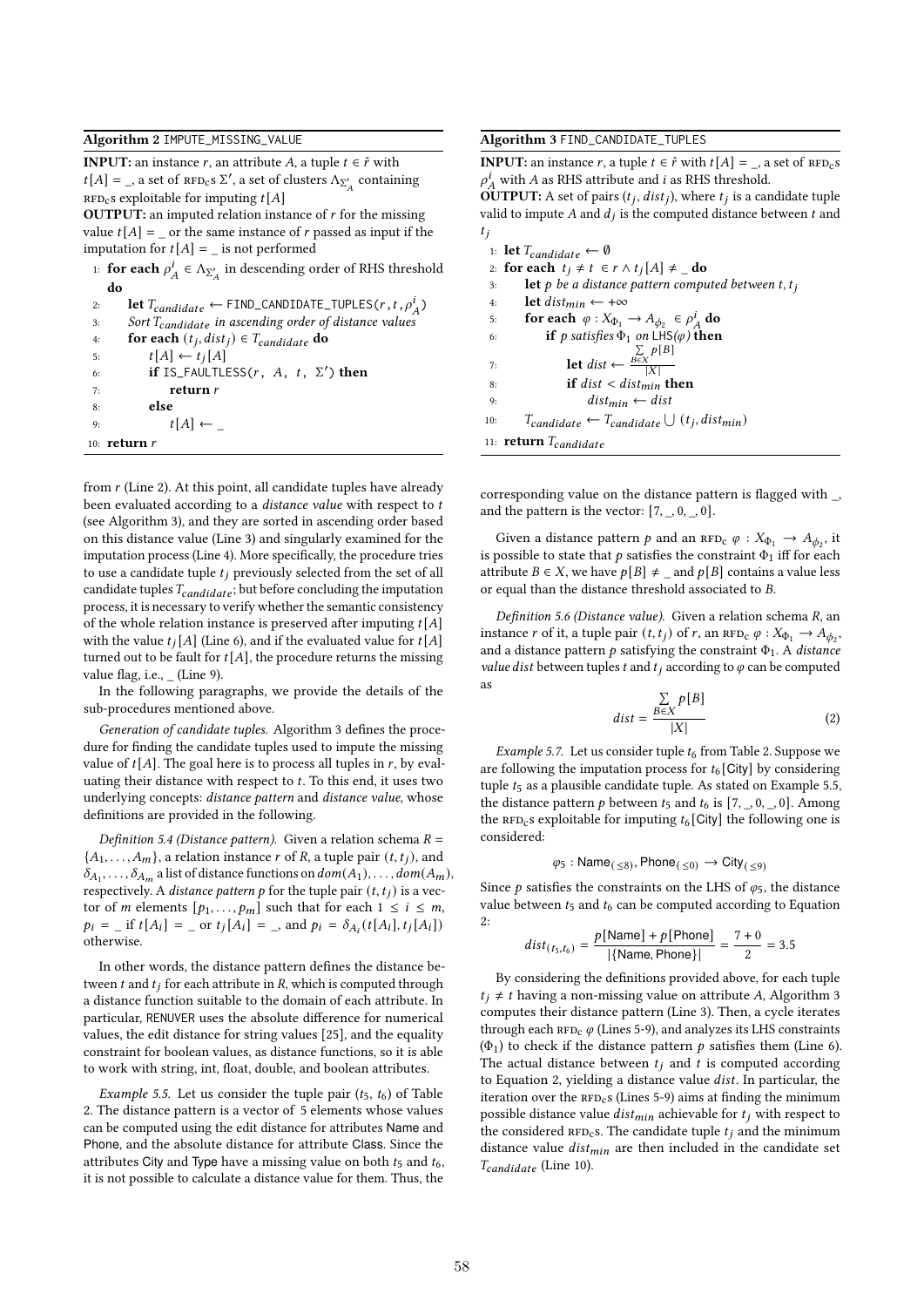#### Algorithm 4 IS\_FAULTLESS

**INPUT:** a database instance  $r$ , an attribute  $A$ , a tuple  $t$  imputed on attribute A, a set of  $RFD_cS \Sigma'$ 

OUTPUT: true if imputation is semantically consistent, false otherwise

|    | 1: for each $\varphi : X_{\Phi_1} \to B_{\phi_2} \in \Sigma'$ s.t. $A \subseteq X$ do |
|----|---------------------------------------------------------------------------------------|
| 2: | for each $t_i \in r$ do                                                               |
| 3: | <b>let</b> p be a distance pattern computed between t, $t_i$                          |
| 4: | if p satisfies $\Phi_1$ on LHS( $\varphi$ ) then                                      |
| 5: | <b>if</b> p does not satisfy $\Phi_1$ on RHS( $\varphi$ ) <b>then</b>                 |
| 6: | return false                                                                          |
|    | $7:$ return true                                                                      |

Example 5.8. Let us consider the imputation process for  $t_7$  [Phone]. Suppose that during the identification of plausible candidate tuples  $t_2$  and  $t_3$  are selected through the following  $RFD_c$ :

$$
\varphi_6: \textup{Name}_{(\,\leq 6)}, \textup{City}_{(\,\leq 9)} \rightarrow \textup{Phone}_{(\,\leq 0)}
$$

Let the distance patterns of the tuple pairs  $(t_2, t_7)$  and  $(t_3, t_7)$ be  $p(t_{2}, t_{7}) = [6, 9, 9, 9]$  and  $p(t_{3}, t_{7}) = [6, 0, 9, 9, 1]$ , respectively. Then, by applying Equation 2, the distance value between the tuples of each tuple pair are:

$$
dist_{(t_2, t_7)} = \frac{p_{(t_2, t_7)} \text{[Name]} + p_{(t_2, t_7)} \text{[City]}}{|\{\text{Name}, \text{City}\}|} = \frac{6 + 9}{2} = 7.5
$$
\n
$$
dist_{(t_3, t_7)} = \frac{p_{(t_3, t_7)} \text{[Name]} + p_{(t_3, t_7)} \text{[City]}}{|\{\text{Name}, \text{City}\}|} = \frac{6 + 0}{2} = 3
$$

According to the computed distances, we can establish the order in which the plausible candidate tuples will be considered, i.e., first  $t_3$ , and if the verification of the imputation process fails, then  $t_2$ .

Verifying the imputation process. Algorithm 4 shows the procedure to verify whether the imputation of a tuple  $t$  on attribute A introduces semantic inconsistencies. To this end, the algorithm selects all available  $RFD_cs \varphi$  having the imputed attribute A on the LHS (Line 1), and searches for any tuple  $t_i$  satisfying LHS constraints of  $\varphi$ , but violating the RHS one when compared to t (Lines 3-5) (see Definition 4.3).

Example 5.9. Let us consider two tuples,  $t_3$  and  $t_7$  extracted from Table 2, and suppose we imputed  $t_7$  [Phone] with the value "213/857-0034", derived from  $t_3$ [Phone], having selected  $t_3$  as the first candidate tuple in Example 5.8. During the verification process, the following  $RFD<sub>c</sub>$  is considered:

$$
\varphi_6: \mathsf{Phone}_{(\,\leq 1)} \to \mathsf{Class}_{(\,\leq 0)}
$$

The evaluation of the imputed tuple  $t_7$  according to  $\varphi_6$  allows to verify that the value pair ( $t_3$  [Phone],  $t_7$  [Phone]) satisfies the LHS of  $\varphi_6$ . However, when evaluating the RHS of  $\varphi_6$  concerning the value pair ( $t_3$  [Class],  $t_7$  [Class]), the similarity/distance function (in this case, the absolute distance) returns a value 1, which is above the threshold provided by  $\varphi_6$  on attribute Class.  $\varphi_6$  no longer holds on the entire dataset, and the value "213/857-0034" is not suitable for  $t_7$  [Phone].

# 6 EVALUATION

As shown in [23], the problem of imputing missing values is NP-compete. To this end, RENUVER exploits  $RFD_c$ s in order to find the best candidates for each missing value in polynomial time. In particular, the *pre-processing* - step (a) requires  $O(n + |\Sigma|)$ time, with  $n$  tuples analyzed to extract the ones containing at

least one missing value, and  $|\Sigma|$  RFD<sub>c</sub>s evaluated to determine and remove all key  $RFD_c$ s. The  $RFD_c$  selection - step (b) requires  $O(n \cdot m \cdot |\Sigma|)$  time, since in the worst case  $n \cdot m$  missing values are considered (with  $n$  number of tuples and  $m$  number of attributes), and for each of them, all  $RFD_{c}s$  should be analyzed (with  $|\Sigma|$ ) number of  $RFD<sub>c</sub>s$ ) in order to consider the ones useful to extract possible candidate values. Finally, the most complex step is the one for imputing missing values - step (c), which requires to extract candidate tuples by pairing tuples containing a missing value with all the remaining ones (i.e.,  $O(n^2 \cdot m)$ ). Moreover, for each value, it is necessary to analyze all  $RFD<sub>c</sub>$ s collected in the previous step by computing the distance value (i.e.,  $|\Sigma| \cdot m$  for each missing value, in the worst case), yielding a  $O(n^2 \cdot m^2 \cdot |\Sigma|)$ time complexity for finding candidate tuples. Furthermore, by considering a set of candidate tuples for each missing value and each  $RFD_c$  in  $\Sigma$  (i.e.,  $O(n^2 \cdot m|\Sigma|)$ ), having size  $k \ll n$ , entails sorting them in  $O(k \log k)$  according to the computed distance value, using the first one that does not produce a violation for any  $RFD_c$  ( $k$  candidate tuples in the worst case, each of them requiring the computation of distance values for each  $RFD_c$ , i.e,  $|\Sigma| \cdot m$  in the worst-case). Thus, the whole complexity of step (c) is  $O(n^2 \cdot m \cdot |\Sigma| \cdot (k \cdot m \cdot |\Sigma| + k \log k))$ , where *n* represents the number of tuples, and  $m$  represents the number of attributes. With this in mind, in what follows, we present the experimental results obtained for evaluating the imputation efficiency and accuracy of RENUVER. We also compared RENUVER with other approaches exploiting different imputation strategies.

#### 6.1 Evaluation settings

Implementation details and hardware. We benchmarked RENUVER against a kNN-based approach [14], a holistic-machine learningbased approach [20], and a differential dependencies guided approach [23], respectively. All evaluations were performed under the same conditions. The sessions have been executed separately on an iMac Pro with an Intel Xeon W 8-core @3.2 GHz, 32GB RAM.

Datasets. The compared algorithms have been evaluated on four real-world datasets whose statistics are reported in Table 3. In order to perform an accurate comparison between the imputed values and the expected ones, missing values have been artificially injected. This process is achieved by randomly selecting a certain percentage of values in the dataset to be turned into missing values. In particular, we performed the evaluation sessions by varying the percentage of missing values in the range [1%, 5%] on each considered dataset. Furthermore, to avoid an arrangement of missing values in favor of one algorithm over another, for each missing rate we produced five injected datasets, yielding a total of twenty-five variants of the same dataset. The metrics adopted for the comparison are then averaged over each missing rate. Finally, in order to evaluate time and memory limits, we also considered the Physician dataset<sup>1</sup>, since it contains a suitable mix of textual and numerical attributes, and has a sufficiently high number of attributes to stress the performances of the considered imputation approaches.

Relaxed functional dependencies. For evaluating how much the imputation process varies accordingly to the selected  $RFD_{c}s$ , both the RFD<sub>c</sub> based imputation algorithms RENUVER and Derand were executed on different sets of RFD<sub>c</sub>s, extracted by setting the threshold limits for attribute comparison to set of values

 $1$ https://data.medicare.gov/data/physician-compare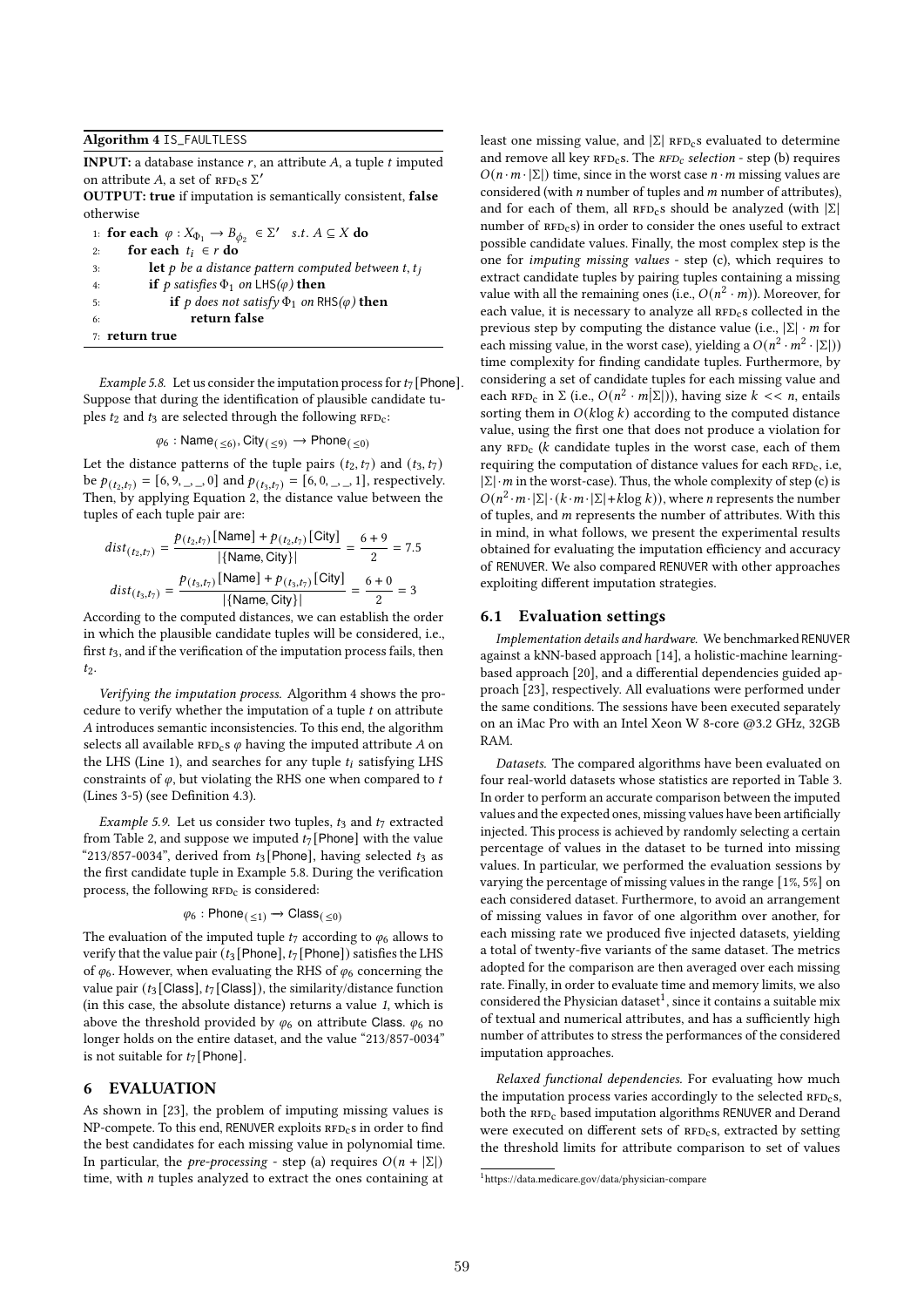Table 3: Details of the considered real-world datasets.

| <b>Dataset</b> | <b>Attributes</b> | <b>Tuples</b> |         |       | #RFD <sub>c</sub> S |        |          | # missing values |      |        |       |      |
|----------------|-------------------|---------------|---------|-------|---------------------|--------|----------|------------------|------|--------|-------|------|
|                | [#]               | ∫#`           | $thr=3$ | thr=6 | thr=9               | thr=12 | $thr=15$ | [1%]             | [2%] | $13\%$ | $4\%$ | [5%] |
| Restaurant     | <sub>0</sub>      | 864           | 25      | 124   | 445                 | 1262   | 1961     | 52               | 104  | 155    | 206   | 259  |
| Cars           |                   | 406           | 802     | 3696  | 10454               | 23902  | 38522    | 37               | 73   | 110    | 146   | 183  |
| Glass          | 11                | 214           | 1511    | 5763  | 11648               | 18748  | 27445    | 24               | 47   |        | 94    | 118  |
| <b>Bridges</b> | 13                | 108           | 1830    | 5381  | 8961                | 14711  | 18844    | 14               | 28   | 42     | 56    | 70   |

{3, 6, 9, 12, 15}, respectively. Notice that, a greater threshold value admits a less restrictive similarity correlation among the attribute values. The sets of  $RFD_c$ s for the considered datasets have been obtained by executing the discovery algorithm presented in [6].

Evaluation process. In order to provide an accurate assessment of the capabilities offered by the various imputation algorithms, the achieved results were validated not only on the basis of strict equality with the original value, but also of their semantic similarity (e.g., despite not being equal, values "213/848-6677" and "213-848-6677", do represent the same semantic value). Carrying out this type of analysis on the imputation results would entail a considerable manual effort, making it extremely difficult to perform on large datasets. For this reason, we designed a rulebased framework for the automatic verification of the imputation results, which has been applied with the same configurations to evaluate results of all compared approaches. The methodology exploits a rule file that specifies the admissible values for each attribute in the dataset. Plausible values can be specified in three different ways:

- Value set: it is possible to specify what are the values that have the same meaning, e.g., "new york", "new york city", and "ny" all express the same concept, so they are all placed in the same set. If both the imputed value and the expected value belong to the same set, then the imputation will be considered correct.
- Custom designed regex: it is possible to specify which structural variations are admissible in order to consider the imputation still valid. It is the case of the aforementioned attribute Phone, for which it is possible to specify that, although the numerical part must be the same, it is admissible to employ different separators. Thus, the imputed value only needs to preserve the same characters (or digits) as the expected value, according to what is expressed in the regex.
- Delta variation: it is possible to specify for a numerical attribute the delta from the expected value, e.g., attribute Horsepower on the cars dataset admits a delta of 25 horsepower both in positive and in negative. If the imputed value falls within the admissible delta variation from the expected value, then the imputation will be considered correct.

The rule files for each dataset have been manually defined after a painstaking evaluation of each attribute value distribution. This methodology guarantees a completely automatic evaluation process, allowing for the verification of a missing value imputation also in terms of syntactical variations. Furthermore, this methodology helps to save time in the analysis of results derived from different executions and configurations. To the best of our knowledge, this is the first time that this type of approach for validation has been applied in the data imputation context.

Evaluation metrics. The effectiveness of the data imputation approaches have been evaluated by considering three different metrics: precision, recall, F1-measure.

In this context, precision defines how many missing values are correctly imputed with respect to the number of imputed missing values. This parameter resembles a reliability score, indeed it keeps track of how the algorithm performs when it has to decide whether to impute with an uncertain value or leave the missing value. In details, let true be the correctly imputed missing values and imputed be all the imputed missing values, then: *precision* =  $\frac{|\text{true} \cap \text{imputed}|}{|\text{imputed}|}$ |imputed|

The *recall* represents the fraction correctly imputed missing values. In detail, let missing be the missing values in the dataset and true the correctly imputed missing values at the end of the imputation process, then:  $recall = \frac{|\text{true} \cap \text{missing}|}{|\text{missing}|}$ |missing|

The F1-measure is computed by combining the *precision* and recall according to the following formula:

 $F1-measure = 2 \times \frac{\text{precision} \times \text{recall}}{\text{precision} + \text{recall}}$ precision+recall

# 6.2 Qualitative evaluation

We first evaluated how many missing values were correctly imputed by RENUVER considering different sets of RFD<sub>c</sub>s. In particular, we carried out different tests by varying the maximum RHS distance threshold that the RFD<sub>c</sub>s set should provide. Considering five threshold limits, we wanted to verify whether by varying the thresholds also the scores based on the adopted metrics underwent the stated previously expected change. In fact, as said before, by adopting higher thresholds, an increase in the number of imputed missing values is expected, to the detriment of a decrease in accuracy, due to a less restrictive constraint provided by the  $RFD<sub>c</sub>$ s.

Figure 2 shows the results achieved for Glass, Bridges, Cars, and Restaurant datasets, respectively. For the Glass dataset, the variation of RFD<sub>c</sub> threshold limits does not produce a serious impact on all metrics as the missing rate increases. This is due to the fact that the values of the dataset are closed decimal numbers, and in some cases, the  $RFD_C$  threshold values do not capture the correlation among data. Thus, as the missing rate increases, the amount of imputed and erroneously imputed values increases. Instead, the Bridges dataset highlights the aforesaid theoretical assumptions. In fact, despite providing high precision scores, a low RHS threshold limit severely afflicts the recall score, and consequently, the F1-measure. On the contrary, a higher threshold limit improves the recall score, since more missing values can be imputed. However, the precision scores are lower, since with a higher threshold a broader set of candidate tuples are admissible, which does not always correspond to a correct imputation. For this dataset, the F1-measure score provides a good overview of the threshold limits trade-off. These metrics highlights that a high RHS threshold limit still provides better overall results than a lower limit. However, despite the application of threshold limits, on the Bridges dataset, a higher missing rate yields lower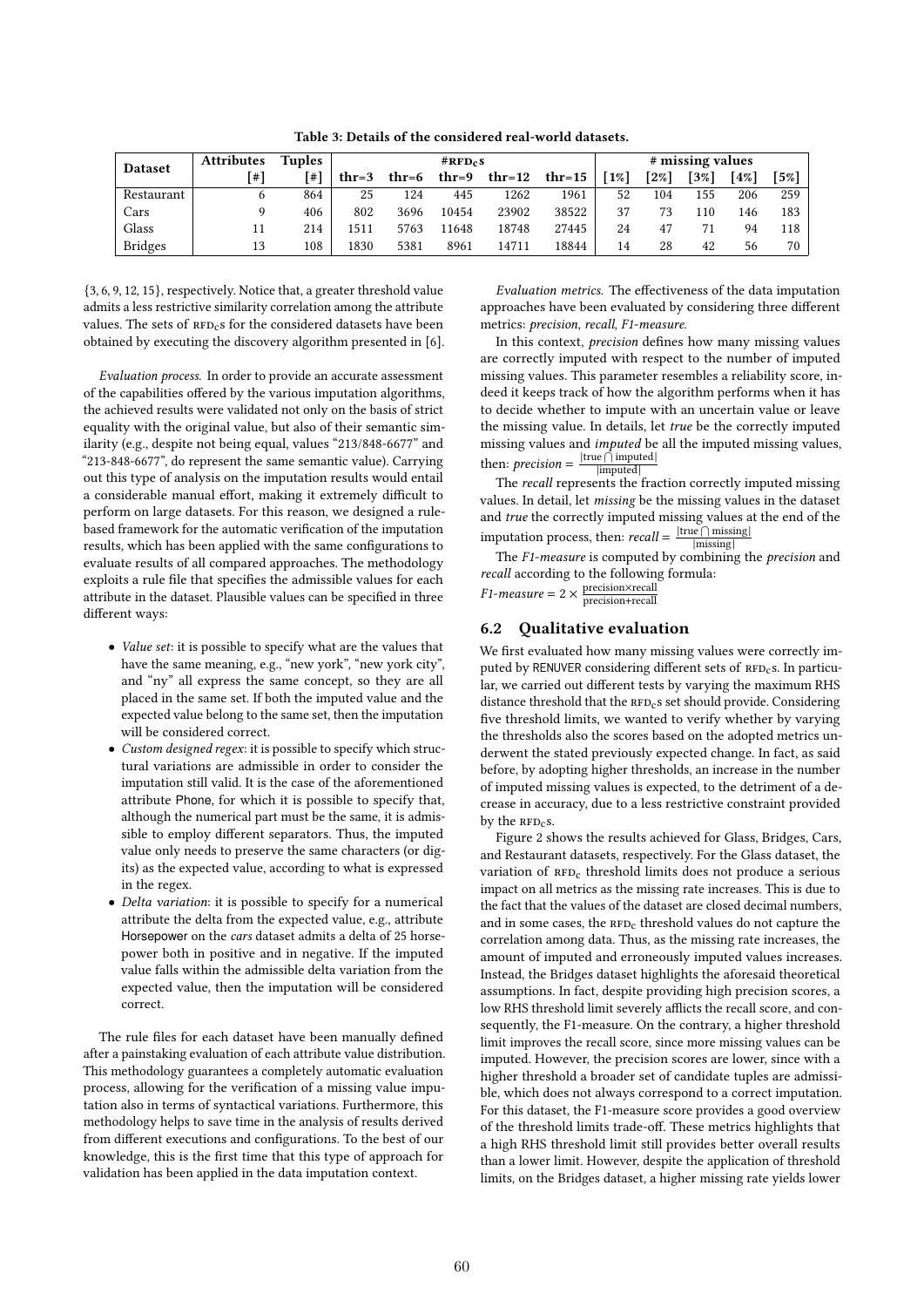

Figure 2: Performances of **RENUVER** by varying the max RHS distance thresholds and with different missing rates.

scores. Concerning the Cars dataset, results are comparable in terms of precision scores with the Bridges dataset. In fact, also in this case, lower RHS distance threshold limits provide higher precision scores. However, unlike the Bridges dataset, the application of RFD<sub>c</sub>s with a lower maximum RHS threshold does not cause an excessive drop in recall scores. Thus, this test proved that running RENUVER on the Cars dataset, by exploiting  $RFD_{c}s$ with lower RHS threshold limits, yields better results in terms of the trade-off between the number of the imputed missing values and the correctly imputed ones. Finally, results for the Restaurant dataset follow the same trends of the ones collected

for the Bridges dataset. In fact, Figures 2j-2l strongly highlight the increase of the Recall as the RHS threshold increases, but yielding to a decrease of the Precision. Nevertheless, since Precision scores are high enough, higher RHS thresholds appear to be the best performing ones, in terms of F1-measure, for the Restaurant dataset.

In general, for all considered qualitative metrics it is not unusual to record a non-monotonic trend. In fact, a slight variability in missing rates does not impact on the amount of available candidate tuples. Thus, the overall achievable score strictly depends on the attributes exhibiting the missing values.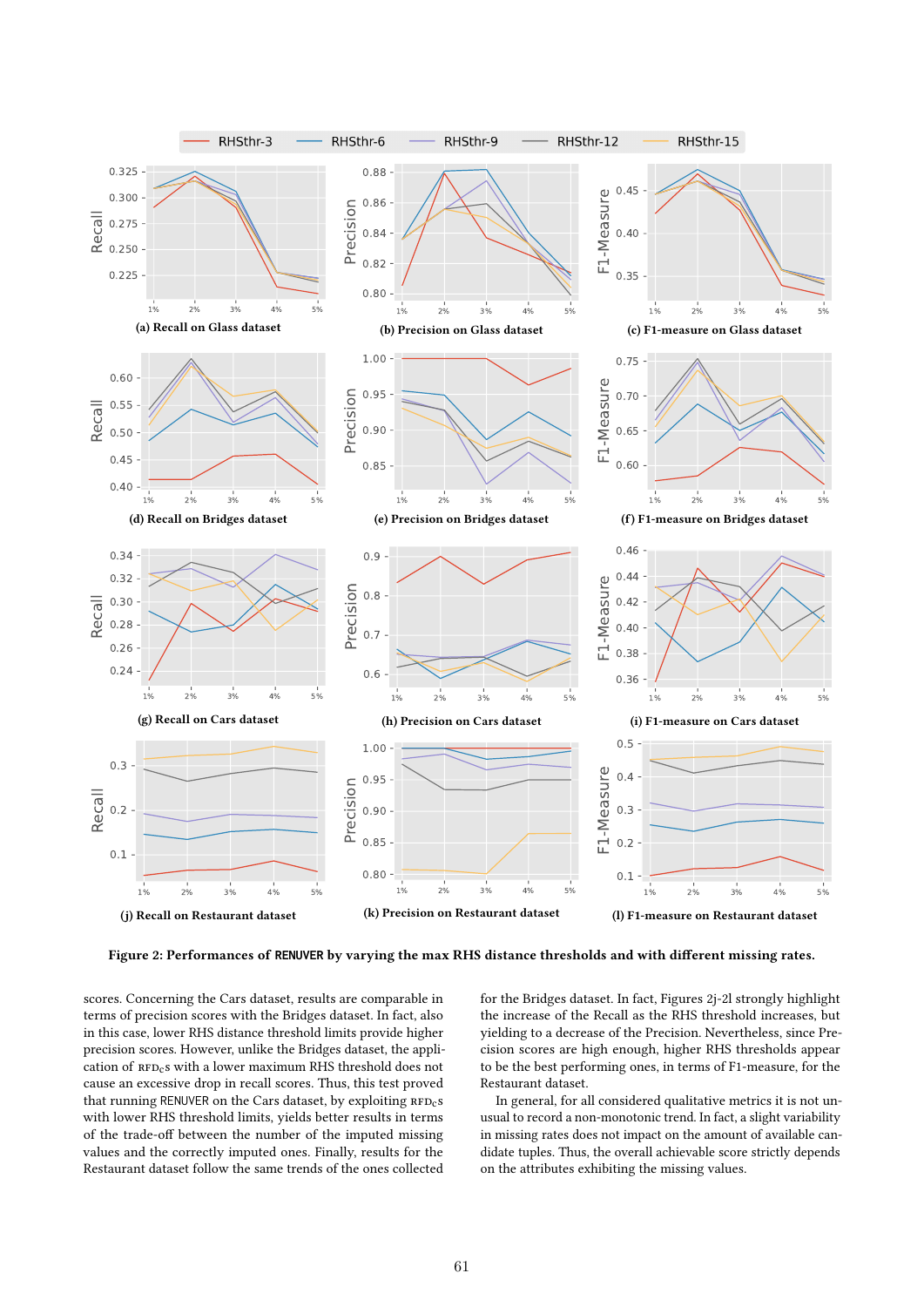

Figure 3: Comparison among **RENUVER**, Derand, Holoclean and kNN on real-world datasets by varying the missing rates.

## 6.3 Comparative evaluation

We performed a comparative evaluation of RENUVER respecting to three other solutions, whose methodologies cover most of the classes of approaches for data imputation discussed in Section 2. In particular, RENUVER has been compared to the Derand algorithm presented in [23], which also exploits  $RFD_c$ s during the imputation process. Furthermore, we also compared RENUVER to Holoclean, a Holistic machine-learning solution that has set the state-of-the-art in the data imputation context [10]. Finally, we also compared RENUVER to the kNN-based imputation approach presented in [14]. Both RENUVER and Derand have been implemented in Java, while kNN and Holoclean<sup>2</sup> have been implemented in Python.

Concerning the metadata, for the comparison between RENUVER and Derand, we used the same set of  $RFD<sub>c</sub>$ s (i.e., by using the following threshold limits: 15 for the Restaurant and Glass datasets, and 3 for the Physician dataset). As for Holoclean, its execution requires a set of Denial Constraints, which were also retrieved through an automatic discovery process [2, 9].

RENUVER, Derand, and Holoclean were tested on the Restaurant, Glass, and Physician datasets. Instead, the comparison with kNN has been performed on the Glass dataset, since it contains only numerical values. In fact, kNN solutions are specifically designed to perform imputation on this type of dataset. All experimental sessions were performed on the same sets of missing values.

Figure 3a shows the obtained results in terms of recall, by varying the missing rate over the  $x$  scale. Notice that RENUVER provides almost a monotonous trend, with the recall score improving as the missing rate increases, but for the 5% missing rate, where RENUVER has recorded a slight decrease of recall score. On the contrary, both Derand and Holoclean follow a non-monotonous

trend. Derand, initially obtained a higher recall score, but considerably dropping as the missing rate increases. Instead, Holoclean obtained recall scores that are always lower than both RENUVER and Derand, following an unpredictable trend.

Figure 3b shows the precision scores obtained by RENUVER, Derand, and Holoclean. The results highlight the ability of RENUVER to accurately identify a suitable imputation, outperforming the compared solutions with a precision score always above the 0.8 value. On the contrary, Derand and Holoclean achieved worse precision scores, with maximum precision values of 0.55 and 0.47, respectively. Figure 3c summarizes the results in terms of F1-measure. Results further emphasize the overall better ability of RENUVER to perform a more coherent imputation process, achieving better scores on all missing rates.

Figures 3d, 3e, and 3f provide the results of the comparison between RENUVER and all considered approaches (including kNN) on the Glass dataset. As opposed to the previous comparison, here the improvements are remarkably higher in this evaluation since RENUVER outperforms the compared approaches on all considered metrics. The worst results are obtained by Derand, since it was not able to fill any missing value for this dataset. Finally, also for this evaluation, the precision scores proved the superiority of RENUVER in accurately identifying whether to impute or restore the missing value, achieving an overall score always above 0.8.

Time and memory requirements. As a final evaluation, we performed stress tests on RENUVER and all compared imputation approaches, aiming to determine their time and memory requirements. To this end, we stopped the execution of algorithms exceeding 48 hours of execution time and/or 30GB of memory consumption, respectively. To do this, we performed two additional evaluation sessions. The first one is focused on the Restaurant dataset, but by considering greater missing rates, i.e., [5%, 10%, 20%, 30%, 40%], whose results are shown in Table 4. We can notice that the fastest approach is Holoclean, whereas

<sup>2</sup>Publicly available on https://github.com/HoloClean/holoclean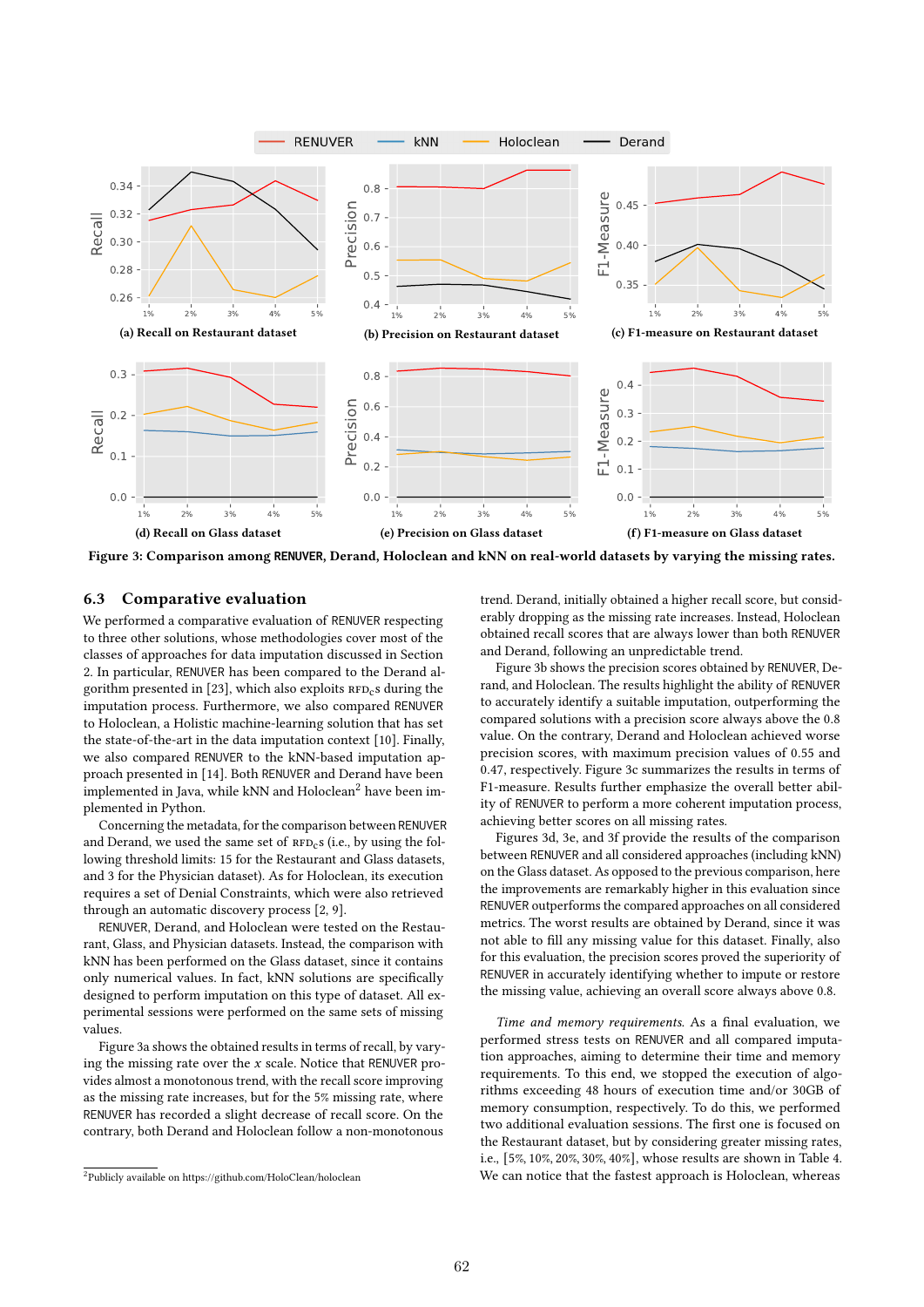| <b>Dataset</b>                           | #Tuples                                                                                   | #Attributes                                        |                                                    |  | #Missing val.                                      | $#RFD_cS$                                                                                                   | #DCs                                                           |  |  |  |  |  |  |  |  |  |  |  |  |  |  |  |  |  |  |  |  |  |   |  |  |  |  |  |  |  |  |  |                                                                 |      |   |
|------------------------------------------|-------------------------------------------------------------------------------------------|----------------------------------------------------|----------------------------------------------------|--|----------------------------------------------------|-------------------------------------------------------------------------------------------------------------|----------------------------------------------------------------|--|--|--|--|--|--|--|--|--|--|--|--|--|--|--|--|--|--|--|--|--|---|--|--|--|--|--|--|--|--|--|-----------------------------------------------------------------|------|---|
| Restaurant                               | 864                                                                                       |                                                    |                                                    |  |                                                    |                                                                                                             |                                                                |  |  |  |  |  |  |  |  |  |  |  |  |  |  |  |  |  |  |  |  |  | 6 |  |  |  |  |  |  |  |  |  | 259 (5%)<br>518 (10%)<br>1037 (20%)<br>1555 (30%)<br>2074 (40%) | 1961 | 9 |
| Dataset                                  | Approach                                                                                  | Recall                                             | Precision                                          |  | F1-Meas.                                           | Time                                                                                                        | Mem.                                                           |  |  |  |  |  |  |  |  |  |  |  |  |  |  |  |  |  |  |  |  |  |   |  |  |  |  |  |  |  |  |  |                                                                 |      |   |
| Restaurant<br>(varying the missing rate) | <b>RENUVER</b><br>Derand                                                                  | 0.329<br>0.296<br>0.294<br>0.258<br>0.232<br>0.295 | 0.864<br>0.832<br>0.845<br>0.828<br>0.726<br>0.419 |  | 0.476<br>0.437<br>0.436<br>0.394<br>0.349<br>0.345 | 14m 29s<br>23m 21s<br>33m 20s<br>36m 37s<br>30m 23s<br>47h 13m<br>TL<br><b>TL</b><br><b>TL</b><br><b>TL</b> | 1.38 GB<br>1.31 GB<br>1.36 GB<br>1.37 GB<br>1.38 GB<br>7.21 GB |  |  |  |  |  |  |  |  |  |  |  |  |  |  |  |  |  |  |  |  |  |   |  |  |  |  |  |  |  |  |  |                                                                 |      |   |
|                                          | Holoclean<br>$TL:$ time limit of 48 hours exceeded $-$ ML: memory limit of 30 GB exceeded | 0.275<br>0.099<br>0.071<br>0.064<br>0.165          | 0.544<br>0.218<br>0.153<br>0.192<br>0.419          |  | 0.362<br>0.131<br>0.095<br>0.095<br>0.237          | 14s<br>15s<br>14s<br>11s<br>10s                                                                             | $0.99$ GB<br>0.99 GB<br>0.99 GB<br>0.78 GB<br>0.79 GB          |  |  |  |  |  |  |  |  |  |  |  |  |  |  |  |  |  |  |  |  |  |   |  |  |  |  |  |  |  |  |  |                                                                 |      |   |

Table 4: Performance limits on the Restaurant dataset by varying the missing rates, i.e. [5%, 10%, 20%, 30%, 40%].

Derand registered severely higher execution times, exceeding the 48h time limit starting from the 10% of missing rate. The faster execution times of Holoclean can be justified by the conspicuously lower number of metadata to be processed during the imputation process, i.e., 9 Denial of Constraints, compared to 1961 RFD<sub>c</sub>s. Nevertheless, RENUVER still registered the best performances on all the considered qualitative metrics.

The second evaluation session is focused on the Physician dataset, by fixing the missing rate and by varying the number of tuples to be considered. This dataset is particularly complex to analyze, since it also contains a high number of attributes (i.e., 18 attributes). In fact, this dataset allowed us to catch a time and/or memory limit for all considered approaches (i.e., RENUVER, Derand, and Holoclean), as shown in Table 5. In particular, we can notice that, on average, both RENUVER and Holoclean registered faster execution times than Derand. In fact, the latter exceeds the time limit of 48h on the datasets having 2072 and 10359 tuples, respectively. On the other hand, Holoclean manages to achieve reasonable executions times, but the huge amount of consumed memory makes it exceed the 30GB memory limit on the dataset having 10359 tuples. Finally, RENUVER also exceeds the time limit on the largest dataset, despite a more reasonable memory consumption. This evaluation session also proved the capability of RENUVER to outperform the compared approaches on the considered qualitative metrics.

## 7 CONCLUSION

In this paper, we proposed RENUVER, a data imputation algorithm that exploits attribute correlations expressed in terms of relaxed functional dependencies. The latter enables RENUVER to select and evaluate tuple candidates to be used during the imputation process. The whole imputation process preserves the semantic consistency of the data, by guaranteeing that no imputation can violate any  $RFD_C$ . Evaluation results demonstrate the effectiveness of RENUVER on both filling rate and qualitative metrics, i.e. Recall, Precision, and F1-Measure. In particular, the results highlighted that RENUVER works particularly well on the precision measure. Finally, a comparative evaluation demonstrated that RENUVER outperforms recent approaches using different imputation strategies,

| Table 5: Performance limits on the Physician dataset by      |
|--------------------------------------------------------------|
| varying the percentage of tuples, i.e. [1%, 2%, 3%, 4%, 5%]. |

| <b>Dataset</b>                                                           | #Tuples        | #Attributes |           | #Missing val. |           | $#RFD_cS$                     | #DCs      |
|--------------------------------------------------------------------------|----------------|-------------|-----------|---------------|-----------|-------------------------------|-----------|
|                                                                          | 104 (1%)       |             |           |               | 13(1%)    | 1430                          |           |
|                                                                          | 208(2%)        |             |           |               | 27(1%)    | 2553                          |           |
| Physician                                                                | 1036 (3%)      |             | 18        |               | 135 (1%)  | 3895                          | 74        |
|                                                                          | 2072 (4%)      |             |           |               | 269 (1%)  | 5708                          |           |
|                                                                          | 10359 (5%)     |             |           |               | 1319 (1%) | 6137                          |           |
|                                                                          |                |             |           |               |           |                               |           |
| Dataset                                                                  | Approach       | Recall      | Precision |               | F1-Meas.  | Time                          | Mem.      |
| (varying the number of tuples)<br>Physician                              | <b>RENUVER</b> | 0.338       | 1         |               | 0.505     | 470ms                         | 1.48 GB   |
|                                                                          |                | 0.328       | 0.547     |               | 0.410     | 3s                            | 1.79 GB   |
|                                                                          |                | 0.326       | 0.607     |               | 0.424     | $1m$ 19 $s$                   | 0.71 GB   |
|                                                                          |                | 0.254       | 0.483     |               | 0.333     | 15m1s                         | 1.30 GB   |
|                                                                          |                |             |           |               |           | TL                            |           |
|                                                                          | Derand         | 0.121       | 0.210     |               | 0.151     | $1h$ $10s$                    | $1.25$ GB |
|                                                                          |                | 0.125       | 0.190     |               | 0.150     | 9h 49m                        | 3.32 GB   |
|                                                                          |                | 0.110       | 0.121     |               | 0.115     | 25h 40m                       | 8.21 GB   |
|                                                                          |                |             |           |               |           | TI.                           |           |
|                                                                          |                |             |           |               |           | TL                            |           |
|                                                                          | Holoclean      | 0.230       | 0.300     |               | 0.599     | $\overline{7s}$               | 3.95 GB   |
|                                                                          |                | 0.115       | 0.120     |               | 0.117     | 12s                           | 5.15 GB   |
|                                                                          |                | 0.097       | 0.114     |               | 0.104     | 1 <sub>m</sub> 8 <sub>s</sub> | 6.16 GB   |
|                                                                          |                | 0.156       | 0.167     |               | 0.161     | 8m 21s                        | 26.89 GB  |
|                                                                          |                |             |           |               |           |                               | ML        |
| TL: time limit of 48 hours exceeded - ML: memory limit of 30 GB exceeded |                |             |           |               |           |                               |           |

classification models (kNN), machine learning-based (Holoclean), and dependency-based (Derand).

In the future, we would like to evaluate RENUVER with  $RFD_{c}s$ whose thresholds have associated an upper bound dependent from attribute domains and value distributions. Moreover, to increase the number of imputed values, we would like to extend RENUVER with the possibility of selecting plausible candidate tuples among multiple datasets. Finally, we would like to study the applicability of RENUVER over incremental scenarios, like for example those related to the imputation of time series [16], which would require the usage of incremental  $RFD_c$  discovery algorithms [4, 5].

### **REFERENCES**

- [1] Gustavo Batista and Maria Carolina Monard. 2003. An analysis of four missing data treatment methods for supervised learning. Applied Artificial Intelligence 17, 5-6 (2003), 519–533.
- [2] Tobias Bleifuß, Sebastian Kruse, and Felix Naumann. 2017. Efficient denial constraint discovery with hydra. Proceedings of the VLDB Endowment 11, 3 (2017), 311–323.
- Philip Bohannon, Wenfei Fan, Floris Geerts, Xibei Jia, and Anastasios Kementsietsidis. 2007. Conditional functional dependencies for data cleaning. In Proceedings of IEEE 23rd International Conference on Data Engineering (ICDE '07). IEEE Computer Society, 746–755.
- Loredana Caruccio and Stefano Cirillo. 2020. Incremental discovery of imprecise functional dependencies. Journal of Data and Information Quality (JDIQ) 12, 4 (2020), 1–25.
- Loredana Caruccio, Stefano Cirillo, Vincenzo Deufemia, and Giuseppe Polese. 2019. Incremental Discovery of Functional Dependencies with a Bit-vector Algorithm. In Proceedings of Italian Symposium on Advanced Database Systems (SEBD '19), Vol. 2400. CEUR-WS.org, 1–12.
- Loredana Caruccio, Vincenzo Deufemia, Felix Naumann, and Giuseppe Polese. 2021. Discovering relaxed functional dependencies based on multi-attribute dominance. IEEE Transactions on Knowledge and Data Engineering 33, 9 (2021). 3212–3228.
- [7] Loredana Caruccio, Vincenzo Deufemia, and Giuseppe Polese. 2016. Relaxed functional dependencies—A survey of approaches. IEEE Transactions on Knowl-edge and Data Engineering 28, 1 (2016), 147–165.
- [8] Xu Chu, Ihab F Ilyas, Sanjay Krishnan, and Jiannan Wang. 2016. Data cleaning: overview and emerging challenges. In Proceedings of the International Conference on Management of Data (SIGMOD '16). ACM, 2201–2206.
- [9] Xu Chu, Ihab F Ilyas, and Paolo Papotti. 2013. Discovering denial constraints. Proceedings of the VLDB Endowment 6, 13 (2013), 1498–1509.
- [10] Xu Chu, Ihab F Ilyas, and Paolo Papotti. 2013. Holistic data cleaning: putting violations into context. In Proceedings of the 29th International Conference on Data Engineering (ICDE '13). IEEE Computer Society, 458–469.
- [11] Pinar Cihan and Zeynep Banu Ozger. 2019. A new heuristic approach for treating missing value: ABCimp. Elektronika ir Elektrotechnika 25, 6 (2019), 48–54.